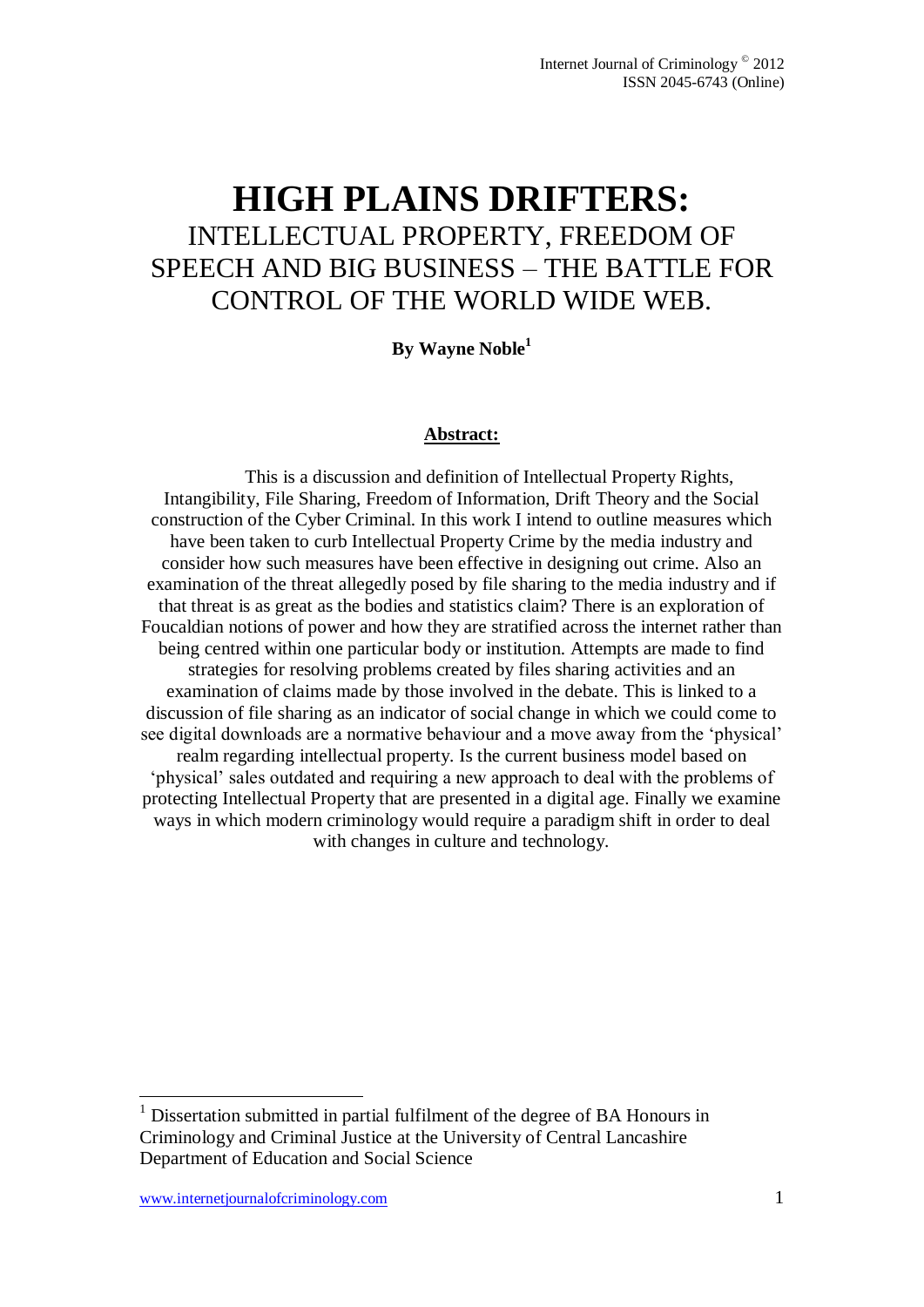# **Contents:**

| Abstract                                   |    |
|--------------------------------------------|----|
| Chapter One: Sound and Fury                | 3  |
| <b>Chapter Two: Bread and Circuses</b>     | 8  |
| Chapter Three: All's Share in Love and War | 14 |
| <b>Chapter Four: Conclusion</b>            | 20 |
| <b>Notes</b>                               | 22 |
| <b>Bibliography</b>                        | 22 |
| Acknowledgements                           | 27 |
| List of Illustrations                      | 27 |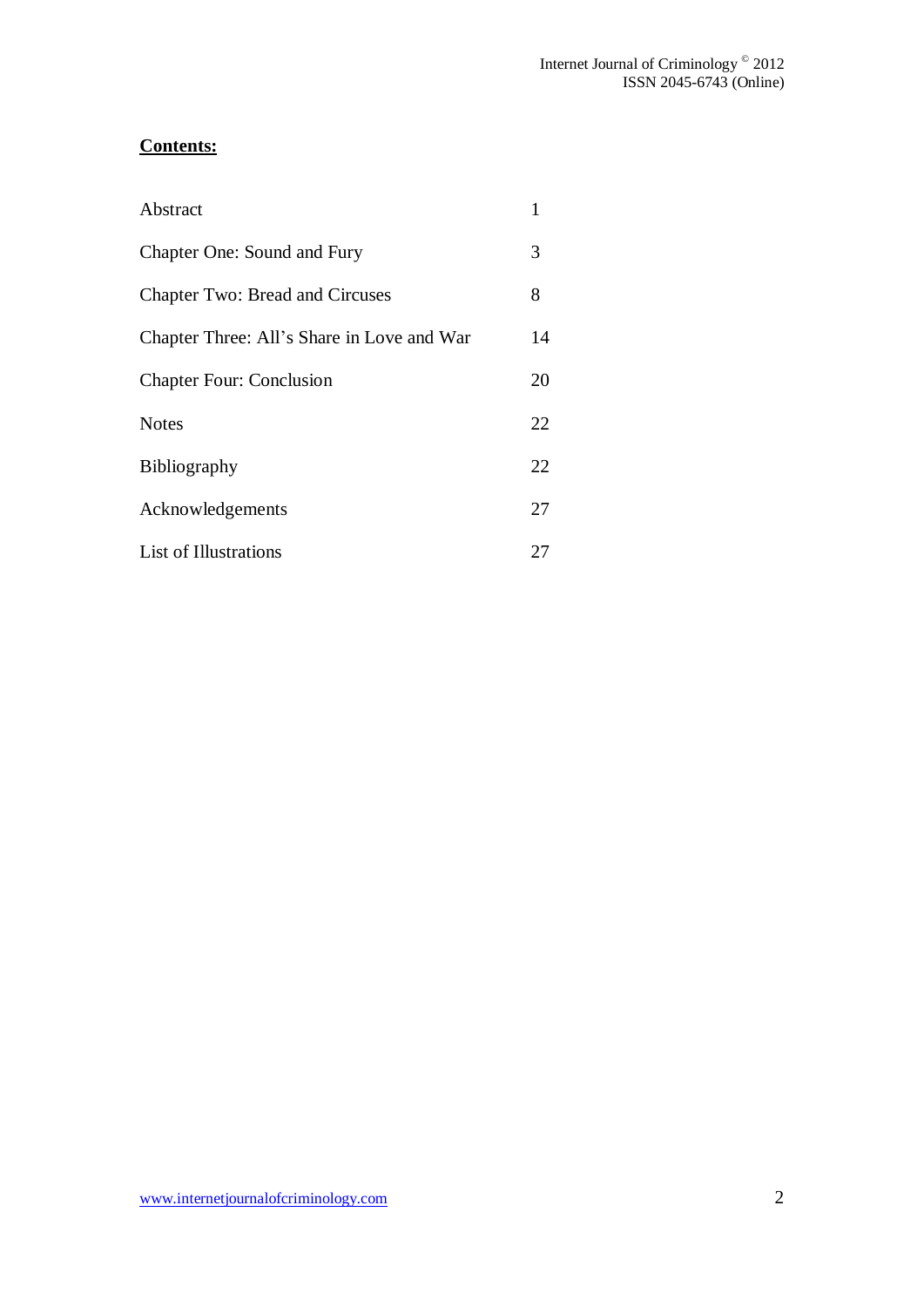#### **Chapter One: Sound and Fury.**

*"Once a new technology is out in the world anyone can use it. At that point it becomes a weapon in human conflicts and an embodiment of human dreams. We are not masters of the tools we have invented. They affect our lives in ways we cannot control – and often understand. The world today is a vast, unsupervised laboratory, in which a multitude of experiments are simultaneously under way."*

(Gray, 2004 pg.21)

Intellectual Property Crime (IPC) is the central issue at the heart of the controversy surrounding P2P file sharing. The overriding quality of Intellectual property is that it is intangible as opposed to tangible property which we can "physically" possess. So for example when we buy a book we own the paper it"s made from, the ink on the page, the glue used to bind it but we do not own the substance of the book, this remains the property of the author. When we buy a book we are buying a right to access the author"s work, as Bainbridge (2002, pg.10) puts it "Intellectual property is property in a legal sense: it is something that can be owned and dealt with'. Property is protected by copyright law and allows the owner to control the way in which property is used. So should such property be subject to "copy, broadcasting or giving a public performance", the owner may take legal action (Ibid 2002 pg.5). When a person 'file shares' they make intellectual property available to others free of

charge by uploading this content to the internet via a host website. Other users of such websites acquire (download) this property (effectively copying the material) from the uploader's computer, with the website acting as a conduit for activity (CIPPIC 2009). This an owner of copyright would contest is theft as they are not being paid for their labours by individuals who take their property, or to put it another way, the tangible expression of an idea (Bainbridge 2002 pg.5).

The law that deals with infringements in the United Kingdom is The Copyright Act 1956, which was later updated in 1988 with the Copyright, Designs and Patents Act to deal with the new technologies of audio and video cassettes (Robertson & Nicol 2002 pg.342), and protect intellectual property in these news formats. In fact the law states unequivocally that:

*"Copyright in a work is infringed by a person who without the licence of the copyright owner does, or authorises another to do, any of the acts restricted by the copyright."* (Copyright, Designs & Patents Act 1988, Chapter Two, Section 16)

And further goes on to state:

*"The copyright in a work is infringed by a person who, without the licence of the copyright owner, imports into the United Kingdom, otherwise than for his private and domestic use, an article which is, and which he knows or has reason to believe is, an infringing copy of the work."*

(Copyright, Designs & Patents Act 1988, Chapter Two, Section 22)

The former refers more to distribution of copyright material and the latter to what is called Secondary Infringement of Copyright which applies to the illegal acquisition of copyrighted material (Bainbridge 2002 pp 137-138, 239).

www.internetjournalofcriminology.com 3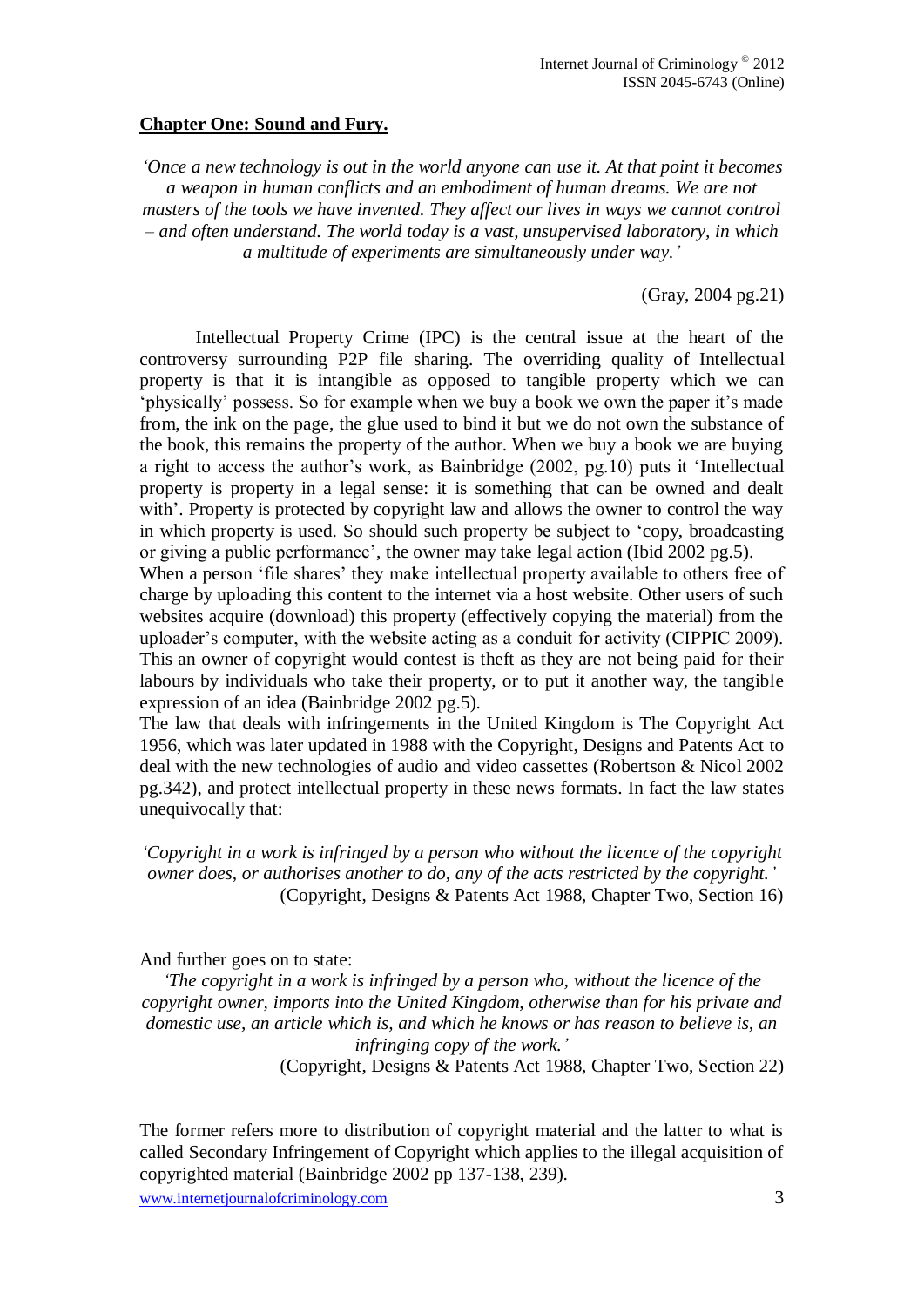The music industry promotes the idea that this problem of unauthorised distribution amounts to little more than theft, with campaigns denouncing piracy with slogans such as 'You wouldn't steal a movie' as in the physical act of stealing a DVD. It then goes onto reinforce the association by stating "Downloading pirated films is stealing. Piracy it's a crime' (Rohrer 2009). Further attempts by the industry watchdog, The Federation Against Copyright Theft (FACT) to associate P2P file sharing with such deviant criminal acts as terrorism and making claims that "piracy… will destroy our society', were met with complaints (ASA 2004). It is difficult to see why a terrorist organisation would incorporate media piracy into its activities, unless it had a specific ideological reason for doing so (i.e. an anti-capitalist sentiment). This notion can be encapsulated by the phrase "Capitalism is killing music" (Bragg, Quoted in Yar, 2007 pg.96-97).

The problem of researching the link between piracy and terrorist activities is that there is simply very little evidence to go on and no recognised framework in which to work. As Pollinger (2007) of Harvard University, writing in *The Michigan Journal of Business*, has stated:

*"Ultimately, very little is certain in assessing the magnitude of the counterfeiting industry and the proposed connection between the industry and international terrorism. To create a stronger model with which to analyse the effect of any policy changes, obtaining more accurate, in-depth data is obviously of the greatest importance."*

Sentiments such as these had already been had clear by the secretary general of Interpol, Ronald Noble (quoted in Campbell 2004) when he said that funding for terrorist organisations "is of an indirect nature", making it "difficult to attribute direct links between an individual involved in IPC and funds remitted to a terrorist organisation". However Noble does give us a link between IPC and counterfeit goods in the form of material objects. As Pollinger (2007) notes money from counterfeit goods such as cigarettes and brake pads are helping to fund terrorist organisations such as Hezbollah.



*1. Poster from the £1.5m 2004 UK Anti-Piracy campaign.*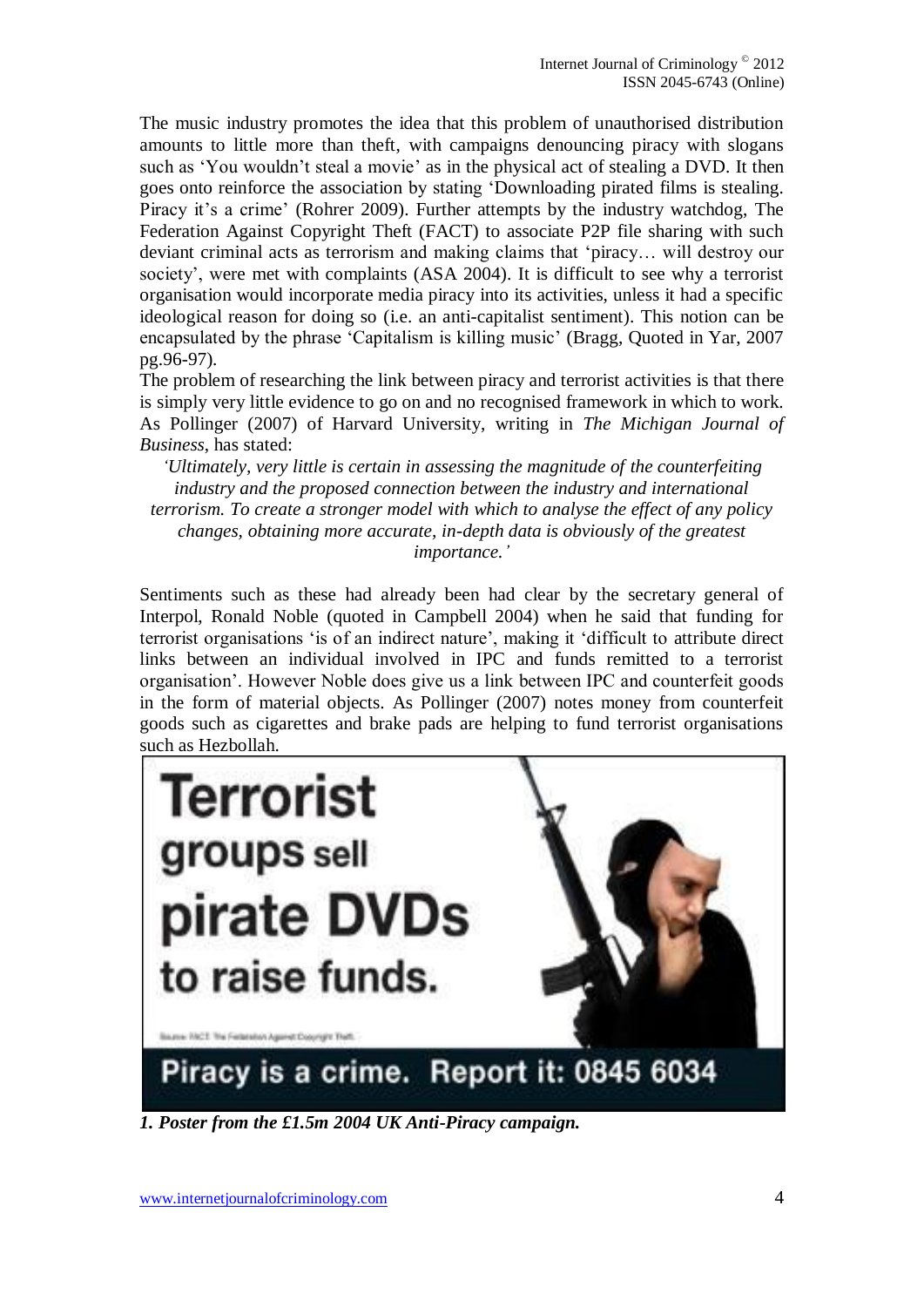From the rhetoric used by industry watch dogs, police and other law enforcement agencies there is clearly the intention to place in consumers minds an immediate association of the action as a criminal act. Even the term "piracy" is an emotive one, as some have observed, it conjures up images of cut throats brigands, eager to steal and plunder (Yar 2006 pg.73 & Drahos and Braithwaite 2002: 24-5 cited in Yar 2007)). So by making a link with what maybe termed "social ills" such as organised crime, job loses and terrorism, we can plant the theft of intellectual property firmly in the criminal realm as a deviant, anti-social act. This is a point re-enforced by Pollinger (2007) when he suggests that IPC is not a victimless crime, for example he states that the Madrid train bombing which resulted in the deaths of 191 people was financed by sale of pirated CDs.

But what of the 'pirate', so called. Are they merely thieves profiteering or is this sign of a significant cultural change? Labelled as the "Generation Y-Pay" (Sweney, 2009), it targets 16 to 34 year olds as the worse offenders (Survey carried out by The Industry Trust for IP Awareness (Itipa) (Ibid 2009). Another survey conducted by Business Software Alliance in 2004 (quoted in Yar 2007 pg.99) shows that the number of people involved in file sharing decreases exponentially as the age of the survey sample increases. In other words the older they were the less likely they were to be involved, in fact it identifies the 18-29 age group as the worse offenders. Yar provides us with further evidence of an emerging cultural practice with a Canadian survey from 2004 which puts the age range even younger at  $12 - 21$  year olds (2007) pg.100).

A more recent study published in 2006 by the MPAA (Motion Picture Association of America) makes further attempts to profile the 'pirate'. According to their study "the average copyright thief is male, between the ages of 16-24 and lives in an urban area" and of the 22 countries surveyed it was the college students of the US, Korea and Hungary that where the worst offenders. They also highlight that the older the population that was surveyed, the less likely they are too indulged in pirating activities. This could be an indication of a population that has matured and come to see the moral implications of IP theft and their consciousnesses won"t allow it. The more likely explanation is that the older population have not grown up with computer technology in the same way that the younger survey sample have.

Strong evidence indeed of a cultural practice which has occurred in tandem with a generation which has grown up with digital technology as part of their everyday lives and file sharing as a normative behaviour. This has lead to epithets such as the "Ypay" (Sweney, 2009), "the lost" and "the lazy generation" (Simpson 2009) from media commentators, politicians and media moguls. It can even be argued that the explosion of internet piracy is just a reflection of the internet expanding (Yar 2006 pg.67)

But now a word of caution. Whilst this profile of the internet offender may sound plausible, we must acknowledge that the research of Cybercrime is hampered by a lack of statistical information which is either impartial or standardised (Wall 2002 pp.7-8). Reports have been produced, usually by industry bodies, to support claims made about the injury of cyber activities upon business. At the very least they could be accused of exaggeration if not fabrication by those wiling to defend the kinds of actions they seek to vilify. As the Australian Institute of Criminology (Greene, 2006 cited in Wall 2008 pg.98) argues music industry studies are incapable of "explaining statistics for staggering losses through piracy".

www.internetjournalofcriminology.com 5 What has given many, such as Kovacs (2001 Duke Law Journal Vol.51:753) for example, cause for concern is the metaphysical quality of the internet with its anonymity and freedom from constraint of both moral restriction and stigma. The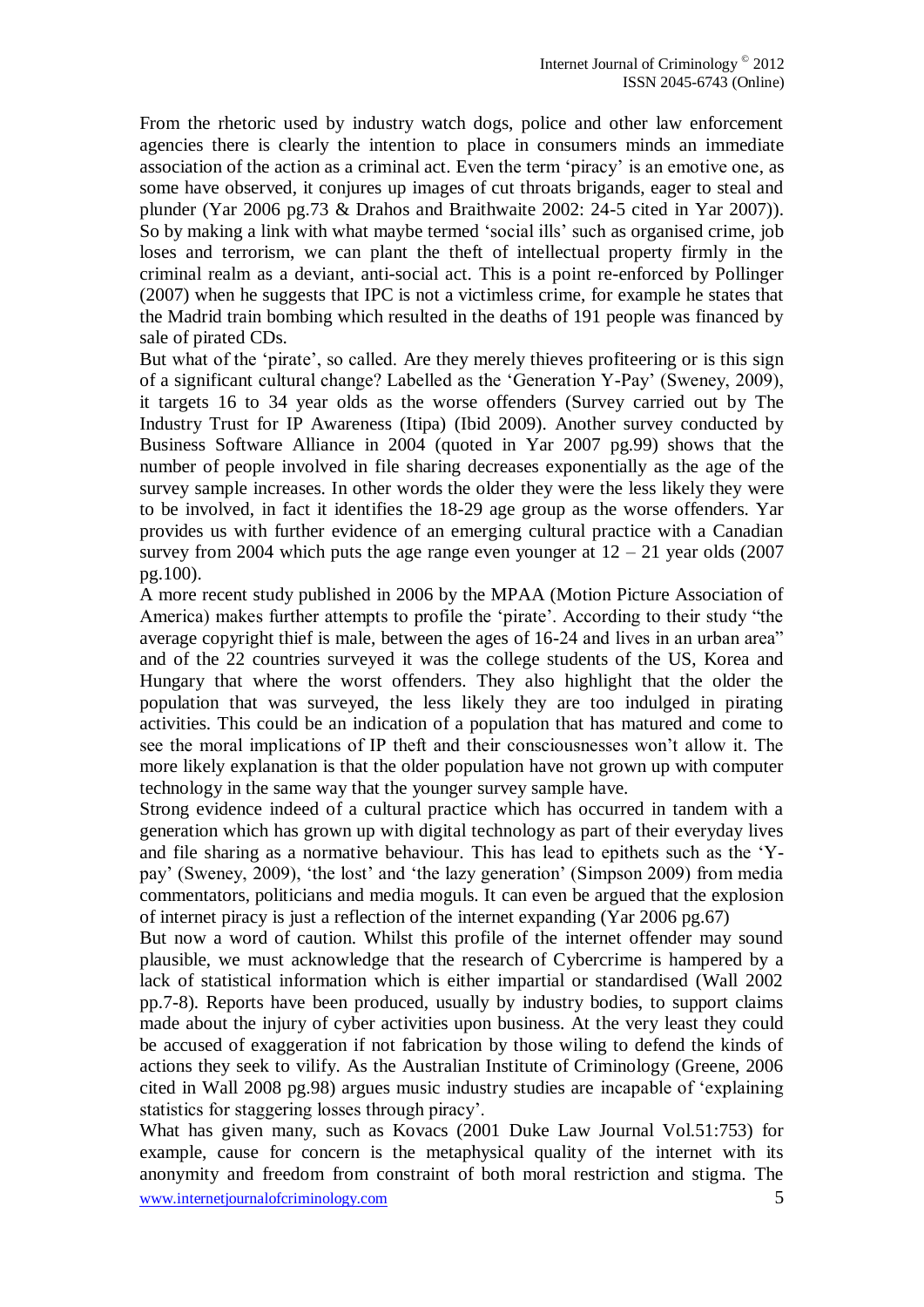obvious benefit from this would be an unprecedented freedom of expression and selfrealisation, as in the Isaiah Berlin"s notion of "Two Concepts of Liberty" (1959) (cited in Blackburn 2008 pp41-42  $\&$  141). 'Positive freedom' with its component part "negative freedom" are a means of reaching our full potential using freedom within the structure of an ordered society, whilst "negative freedom" is associated with whim and caprice. Put simply the arbitrary and whimsical nature of mankind (negative freedom) is held in check by social and cultural forces.

The impeding of self-realisation appears to have been used by those involved in illicit activities as an argument attacking the capitalist commodification of the internet content, and attempts by such forces to instigate legal sanctions. The message of the "pirates" appears to be an anarchistic one, freedom of information with all electronic forms of artistic expression freely available. Battle lines are drawn up by the infringers of copyright along control and human rights grounds, championing freedom of information and of expression. The argument is further reduced to a struggle of good against evil with governments and corporations painted as the "villains".

Whilst it maybe true that some corporations and/or governments maybe corrupt in the ways that the pirates outline, they fail to acknowledge their own moral culpability when committing illegal acts. As Albert Kovacs puts it:

*"Through its decentralised architecture, which promises free communication, the Internet has modified concepts of property and information, seducing an entire generation into associating copyright infringement and theft of intellectual property with "discourse" and "sharing"."*

(Ibid, Duke Law Journal Vol.51:753 2001)

In other words they seek to absolve themselves from any blame by explaining it away as an act of protest, almost like a crusader with a moral duty to battle oppression. In the instances in which P-2-P file sharers have been successfully prosecuted the defendants have argued that their activities come under the banner of "fair use". When Harvard Law School Professor Charles R. Nesson argued for the defence of Boston University graduate Joel Tenenbaum it was using this very scenario (Jiang 2009). Fair use is normally the province of academic and journalistic institutions when there is a need to reference material for critical review or academic scholarship.

*"If certain conditions are met, academic (non-commercial) research, libraries and archives are exempted from IP protection in the sense that they may quote and copy without the author having a right to claim royalties."* 

(Nentwich 2003 pg.431)

It is this claim to 'fair use' which seems particularly problematic for a legal system bound by precedent. In the United States they have the 'four factor test' (section 107 of the Copyright Act of 1976) when determining fair use. As Lohmann points out, fair use acts as a "safety valve" preventing copyright owners from complete and total control. Some infringement, he says, is needed for innovation and everyday common uses (such as whistling in the street, or photocopying a newspaper article).

In Great Britain "Fair Dealing" defence as it is known makes copyright right exempt for similar circumstances as those we have already outlined. It also makes copyright exempt from enforcement if it is in the public interest or contrary to the policy of law (Robertson & Nicol 2002 pg.291). The Human Rights Act has gone some way to strengthen the exemption of copyright for public interest matters (Ibid).

www.internetjournalofcriminology.com 6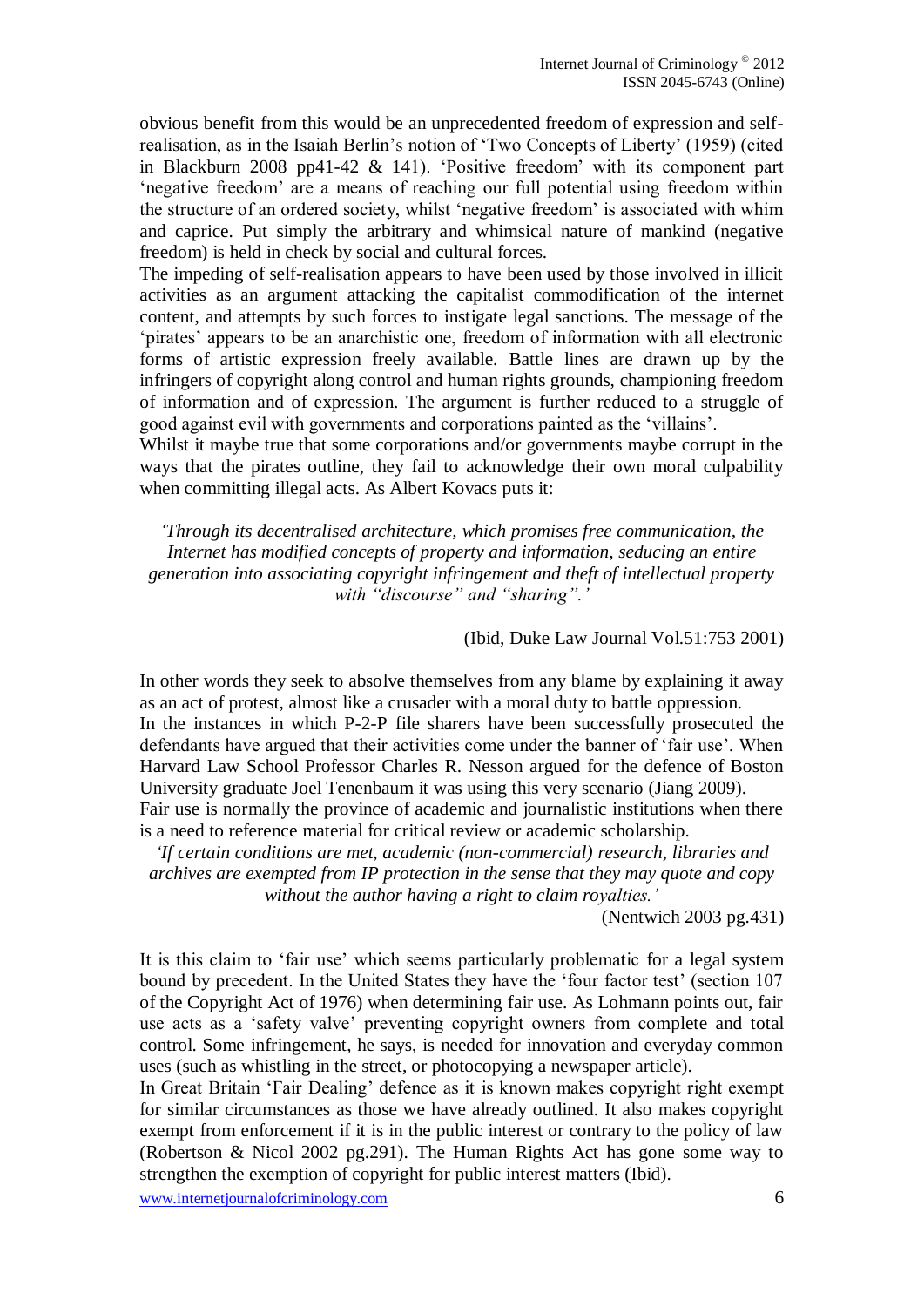In the Tenenbaum case it was also argued that the fine of \$675,000 is an exemplary punishment and entirely unjustified "for something that everyone in the generation did" (Tenenbaum quoted in Rolbein 2009).

Here he clearly implies that there is a cultural element to P2P file sharing with this last statement. He is making an appeal to neutralise his responsibility by claiming it is part of some form of sub-culture, in fact a claim to normality. In essence he does not see anything wrong with his activity but has merely "drifted" into it (Matza cited in Burke 2006 pg.113). Tenenbaum's 'drift' into criminal activity could be a result not of any particular deliberate criminal intent, rather due to the unique opportunities enjoyed by a highly computer literate generation in which the means and opportunity to commit such offences are commonplace. Added to this, that until recently there has been little or no chance of being caught.

An argument against excessive exemplary punishment can be found in the case of Jammie Thomas-Rasset who received wide spread press coverage after she received a fine of \$2 million for illegally downloading  $24$  songs (Sky News 19<sup>th</sup> June 2009). In this case the defence was less sophisticated when she claimed it was her children or ex-husband who where responsible. It is difficult to see how such a fine can possibly be paid by a 32 year old single mother of four children; indeed it would seem to imply a gravitas to the crime which seems totally disproportionate. It may even create more social harm to the defendant, her family and any form of financial support she may receive from the state. It would certainly be the case in Britain where any financial state aid comes directly from taxation, in effect society would be indirectly paying the fine, not the criminal.

Cases such as these are hardly going to win much sympathy for the media companies from the public who are after all the target of such actions. Much talked of harm to the media industries does not sit well with announcements of record profits and would appear to be at odds with the "official" discourse upon the subject. In recent commentary, Senior Intellectual Property Attorney Fred von Lohmann of the Electronic Frontier Foundation (EFF)  $(31<sup>st</sup>$  December 2009) pointed out that the most pirated film of 2009 was set to make a cool \$100 million profit. He goes on to question Hollywood claims that internet piracy is as severe a threat to film production when in 2009 record box office takings where announced and that more films and music had been released than ever before. All this he further goes onto state is against the backdrop of a global recession.

The free speech that the pirates claim to be defending could be the very thing which suffers the most as a consequence of their actions. In a bid to stem the tide of online piracy the governments evoke ever more stringent measures to seek out and punish offenders. It is under these conditions that legal uses of internet freedom will suffer. There will be greater surveillance of internet traffic possibly leading to greater detection of illegal activity but also to possible cases in which detection is mistaken. As Simon Halberstam a specialist in internet law points out in Business Week (Quoted by Scott Feb 22nd 2009) "At the moment ISPs (Internet Service Providers) can"t distinguish between legal and illegal content on their networks". In the UK ISPs are protected under the 'common carrier' principles which does not make them responsible for the content of the traffic on their networks (Scott 2009). In the same way that "Royal Mail" is not responsible for the content of a letter they deliver so the ISPs are bound by the same principle. This means that ISPs cannot be charged with a secondary form of infringement as part of a chain of distribution of pirated material (Robertson & Nicol 2002 pg.291).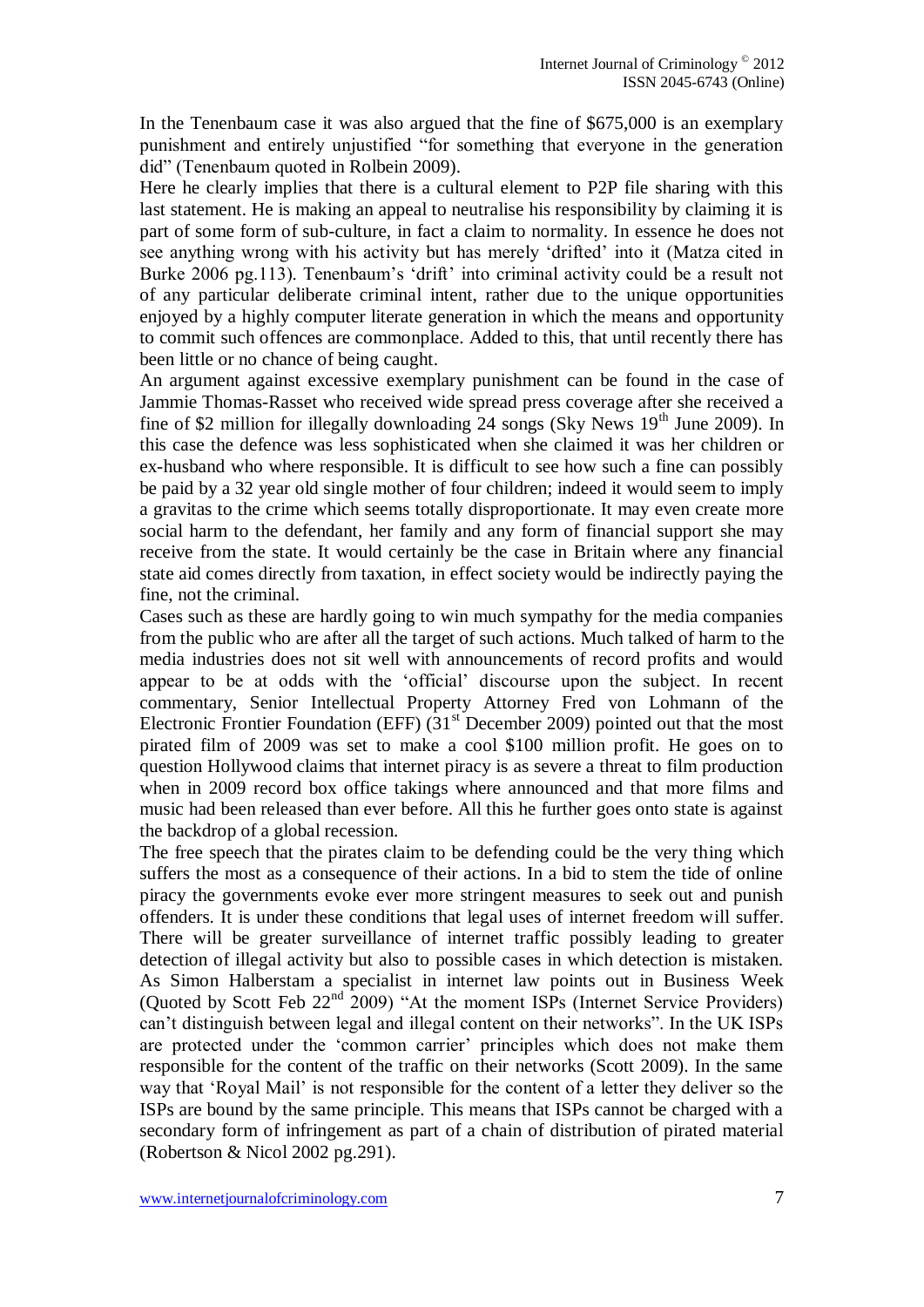Attempts to instil a sense of surveillance amongst internet users is a modern manifestation of the "Panoptic discipline" in the Foucaldian sense in which one can never know if one is being observed, so you must act as though you are (Wall 2008 pg.192  $\&$  213). This 'self-policing' is instrumental in the strategy used by media corporations and government initiatives to quell cyber crime and create a "Carceral society' (Foucault cited in Rock 2007 pg.22). But it is not that simple, how are you to monitor something as busy and vast as internet communication? Also the innovation which appears to be a characteristic of the internet 'pirate' will surely just be employed to circumvent any restrictions or attempts at detection. Moreover who is to perform such an onerous task? Neither the ISPs nor government want responsibility because of the sheer scale of cost and administration involved.

In another Foucaldian sense cyber crime has given rise to the power of the "cyber" expert, forensic computing has become a discipline in its own right with companies and university courses set up specialising in expert witnesses ready to give evidence in criminal proceedings. A whole industry has been created around cyber crime from investigating and collating evidence, monitoring surveillance and with the law and prosecution.

The power of cyber technologies however is not simply confined to the few. Because of the relative simplicity of modern computer technology it can be exercised by anyone willing to learn, in fact tools can be used that require only the barest minimum of skill to operate. This presents us with possibility that "power" (again in the Foucaldian sense) is dispersed amongst all users of the internet to varying degrees dependent upon skill, resources application etc.

Power is diffused even further through the creators of technology (i.e. Microsoft) and those that host the means by which we access the internet (ISPs). In this sense power is systemic as in an exchange between the means and those that use them, a relationship akin to buyer and seller but one in which the seller has power over the buyer.

This is essentially freedom of the press in its broadest sense; it is the bedrock of free speech and one which would be eroded by blanket censorship of content of ISP traffic by law. Perhaps this more than intellectual property rights is the bigger threat to personal liberty and freedom of expression.

## **Chapter Two: Bread and Circuses.**

The central topic at the moment is how copyright law is enforced and what laws are there to facilitate IP protection? After all as David Wall (2002 pg.5) points out "monetary values are attached to ideas rather than to objects", leading to a battle for control over 'intellectual real estate' (ibid).

As we have seen piracy has been linked to organised criminal and more importantly terrorist activities. Terrorist activities are significant because it places this form of Cybercrime under the remit of specialist anti-terror legislation such as the Regulation of Investigatory Powers Act (RIPA) (OPSI 2000). RIPA and the Interception of Communications Regulations (HMSO 2000) enable the interception communication traffic which leaves the United Kingdom and returns to it from any foreign country. When we consider that the vast majority of internet traffic must leave the country at some point, either directly or indirectly, this opens up a massive potential for covert monitoring.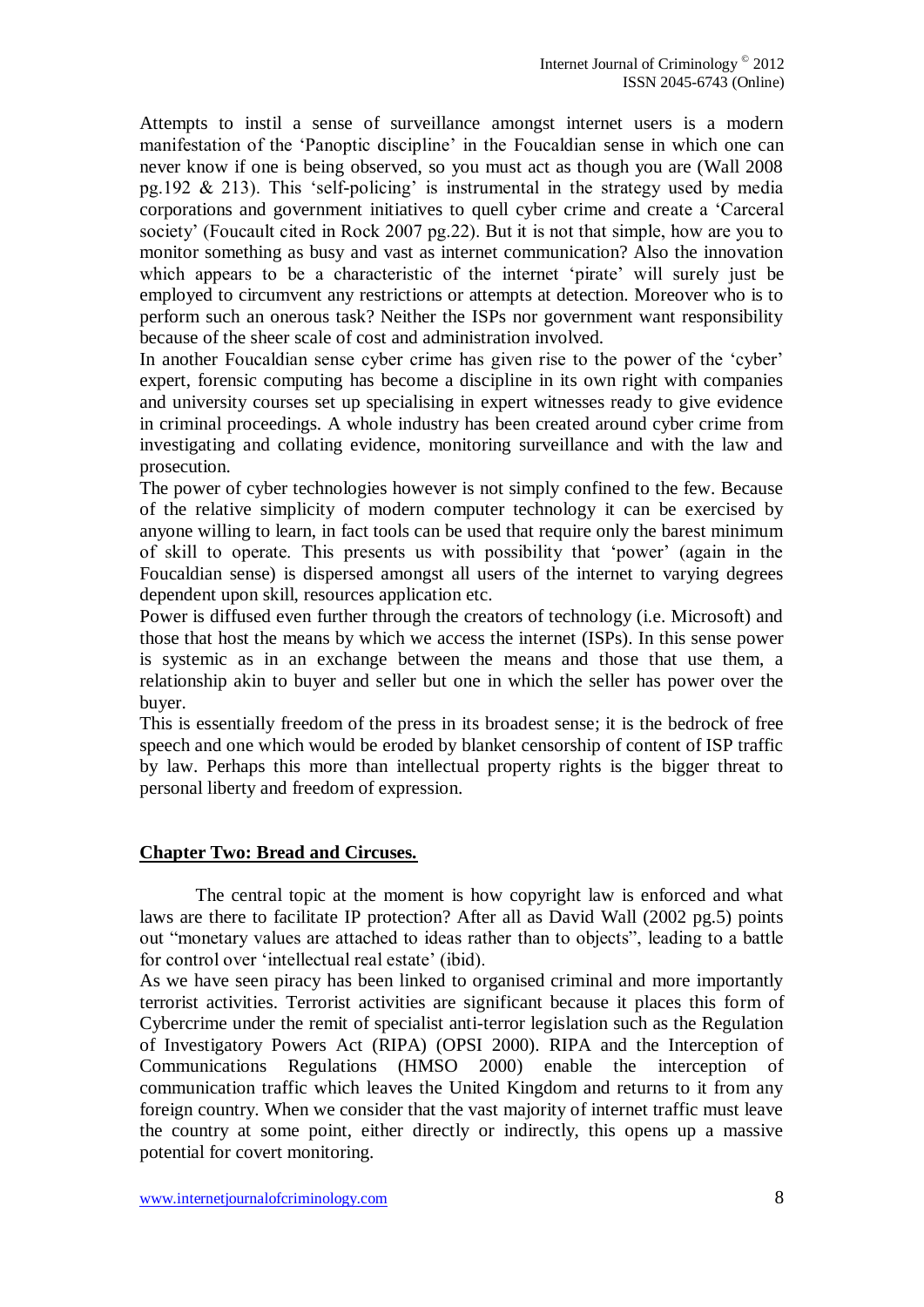Governments have come under pressure to act by powerful media lobbies to do something to curb the proliferation of downloading which they see as a pernicious blight upon their industry. They in turn seek to place pressure upon the Internet Service Providers (ISPs) making them responsible for what users choose to access. This is clearly shifting the responsibility and cost which governments would rather not spend, as was stated before the resources involved in policing the internet would be vast.

The emphasis upon monitoring and surveillance has serious implications for issues such as privacy and free speech. As we have observed in chapter one, ISPs are mere conduits through which the traffic of communication can flow, they are there simply to facilitate and exchange of information/data between users. When they seek to censure content they act as both moral guardian and instructor telling you what you should and shouldn"t say or think. The question that concerns us is whose morals and values are being enforced?

The proposed "three strikes" system for file sharers would be counter productive for the ISPs whose business is directly affected by the amount of customers they have. If they start to cut them off they are effectively losing business. In some cases the mere threat may be enough to prompt some users to change to providers that do not monitor their customers. Chairman of Consumer Focus, Larry Whitty and director of Privacy International, Simon Davies (both quoted in Wray 2009) make the point that internet users could be falsely accused of Intellectual Property Crime. Also by cutting off internet access without first establishing the correct facts denies "consumers the right to challenge the evidence against them" (ibid). The onus of proof is placed upon the accused and not the accuser essentially "undermine(ing) fundamental rights to a fair trial" (ibid).

This tougher approach to internet piracy by the British government has been lead by Lord Mandelson whose dubious past exploits (Allen & Bingham 2008 & Oliver &

Glover 2000) may leave some critics wondering about the ethics of his judgments<sup>1</sup>. In fact it is curious to note that his position on internet piracy changed significantly following his meeting with media mogul David Geffen "at a private dinner with members of the Rothschild banking dynasty at the family"s holiday villa on Corfu" (Wray  $25<sup>th</sup>$  August 2009 & Drury  $27<sup>th</sup>$  August 2009).

Such revelations do not engender the cause of IP protection to the public, it smacks of corruption and manipulation fuelling anti IP sentiments amongst activists. It allows for the condemnation of the condemners ala Matza (cited in Hopkins Burke 2005 pg.113). The holders of copyright are reduced to the status of money grabbing capitalists, philistines and barbarians. They claim the media corporations are guilty of placing money above culture with the commodification of artistic license sacrificed on the altar of business and the endless repetition of dross designed to make a profit rather than enrich the soul. People such as Peter Sunde of the "Pirate Bay Four" convicted of breaking copyright law in Sweden have made such views as these clear (Simpson 2009). In April 2009 a Swedish court ordered Frederik Neij, Gottfrid Svartholm Warg, Carl Lundstrom and Peter Sunde to pay the International Federation of the Phonographic Industry (IFPI) £3 Million in damages and ordered to spend a year in prison in a landmark case for IP litigation. Reactions from both sides following this court action are atypical of the arguments we have thus far examined. The victors (IFPI) where disappointed with the amount of damages awarded despite the landmark decision, although they claimed it sent out a clear message about the damage that file sharing does to the industry. The convicted defendants however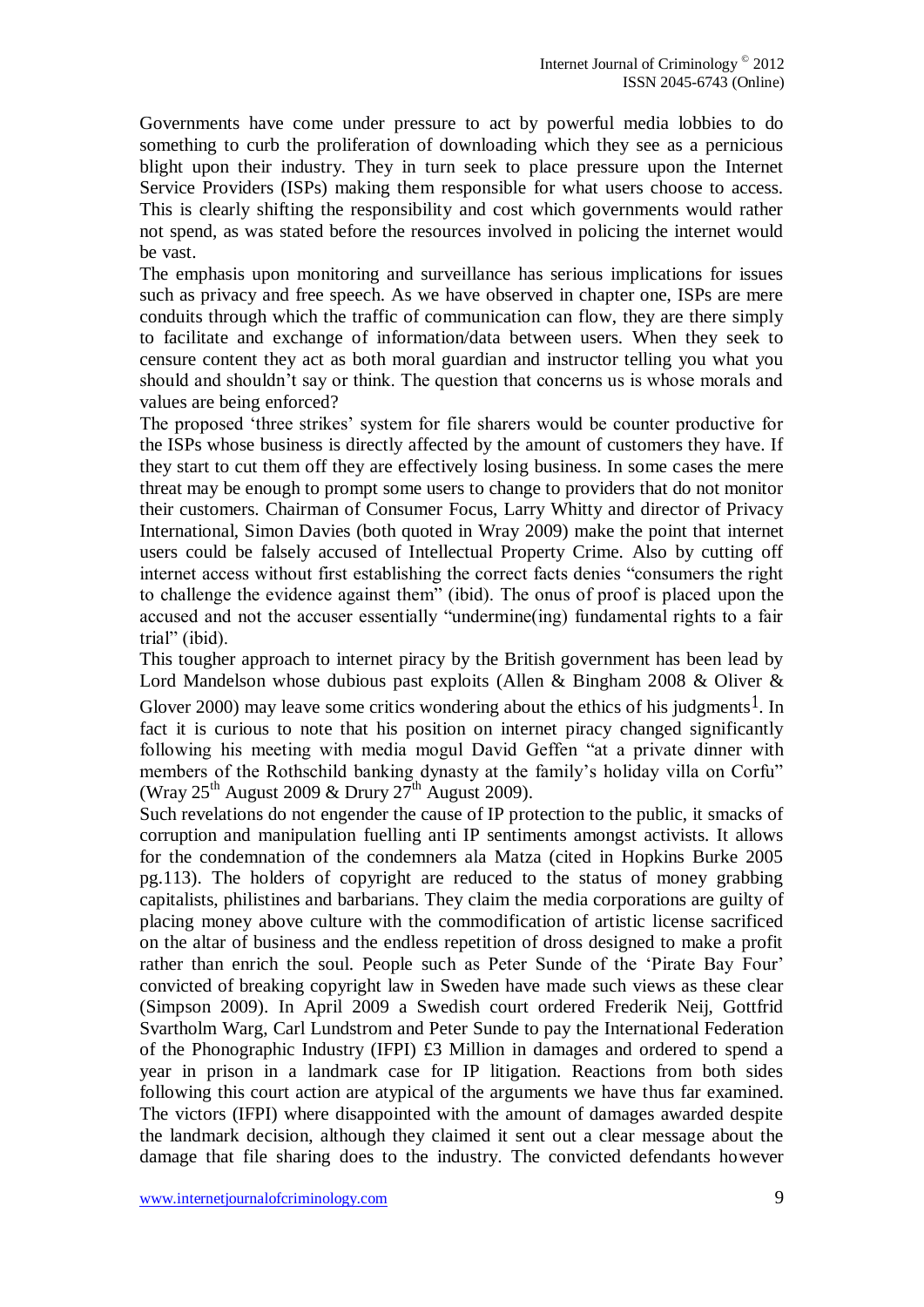steadfastly maintained that they had done nothing wrong, claiming that they where merely hosting a website and not hosting files. This essentially is a 'common carrier' argument (as we have previously seen in chapter one) which under British law does not make ISPs responsible for traffic over their networks (Scott 2009). It does seem thought to the casual observer that this argument may smack a little of sophistry, as it looks to be more like an excuse for the practice known as "fencing", (distribution) of stolen goods (IP property).

In the United States of America, a report by the Strategic Advisory Board on Intellectual Property has cited research done by criminologists who have attempted to use established theories it help explain the behaviour patterns of some offenders. Both Sameer Hinduja and Jason Ingram (cited in Rohrer 2009) have drawn conclusions based upon David Matza"s "techniques of neutralisation" (cited in Burke 2005 pp.112- 114). As we have observed previously in this work, the theories of Matza probably present the best hope we have of understanding the motivations of the P2P file sharer and help us avoid reductionist arguments explaining the criminal act.

Arguments around Intellectual Property Crime have become politically radicalised by the leader of The Pirate Party (the political wing of The Pirate Bay web site) Rickard Falkvinge who claimed that in Sweden file sharing constituted a culturally normative behaviour. He then implied that the judgment violated human rights when he stated that he intend to take it to the European Parliament. If we then apply Matza"s theory to this we could perhaps say that we have a claim to normality, a condemnation of the condemners and an appeal to higher loyalties (cited in Burke 2005 pp.112-114).

The stated intention of The Pirate Party is the reform of laws concerning copyright and patent in the digital age (Pirate Party 2009 & BBC  $17<sup>th</sup>$  April 2009). By implication we can interpret this as a call for civil disobedience in the face of the law, although it would be interesting to wonder which came first; the file sharing or the drive to change the law. One is merely a sophisticated argument for breaking the law whilst the other is an attempt (possibly misguided) to change what they see as unjust law. Their intention therefore seems to be resistance to what Virilio (2000: 110 cited in Cere 2007 pg.10) "digital capitalism" and the various laws enacted to prevent electronic civil disobedience.

In its rhetoric The Pirate Party warns against the powers of state and big business to manipulate and invade people"s lives, culture, privacy and economic wellbeing. Instead of the current control of copyrighted material it seeks an end to the "Privatised monopolies (which) are one of society's worst enemies" (Pirate Party 2009). They espouse the gradual abolishment of patents and a reduction of commercial copyright protection replaced with cultural commons. As Jewkes (2007 pg.107) has noted this we can say is an "idealistic view" in which "new technologies are democratising and the fact that control over content rests not with one powerful interest group but potentially with each and every user", which "makes the cyber-environment a great social leveller'. David Wall (2008 pg.98) has observed that technological advances and "illicit MP3 downloads are in fact helping to promote music culture and also expand the capacity of the market" as "individual musicians now obtain immediate exposure to a much broader section of the public", without relying on record company distribution networks.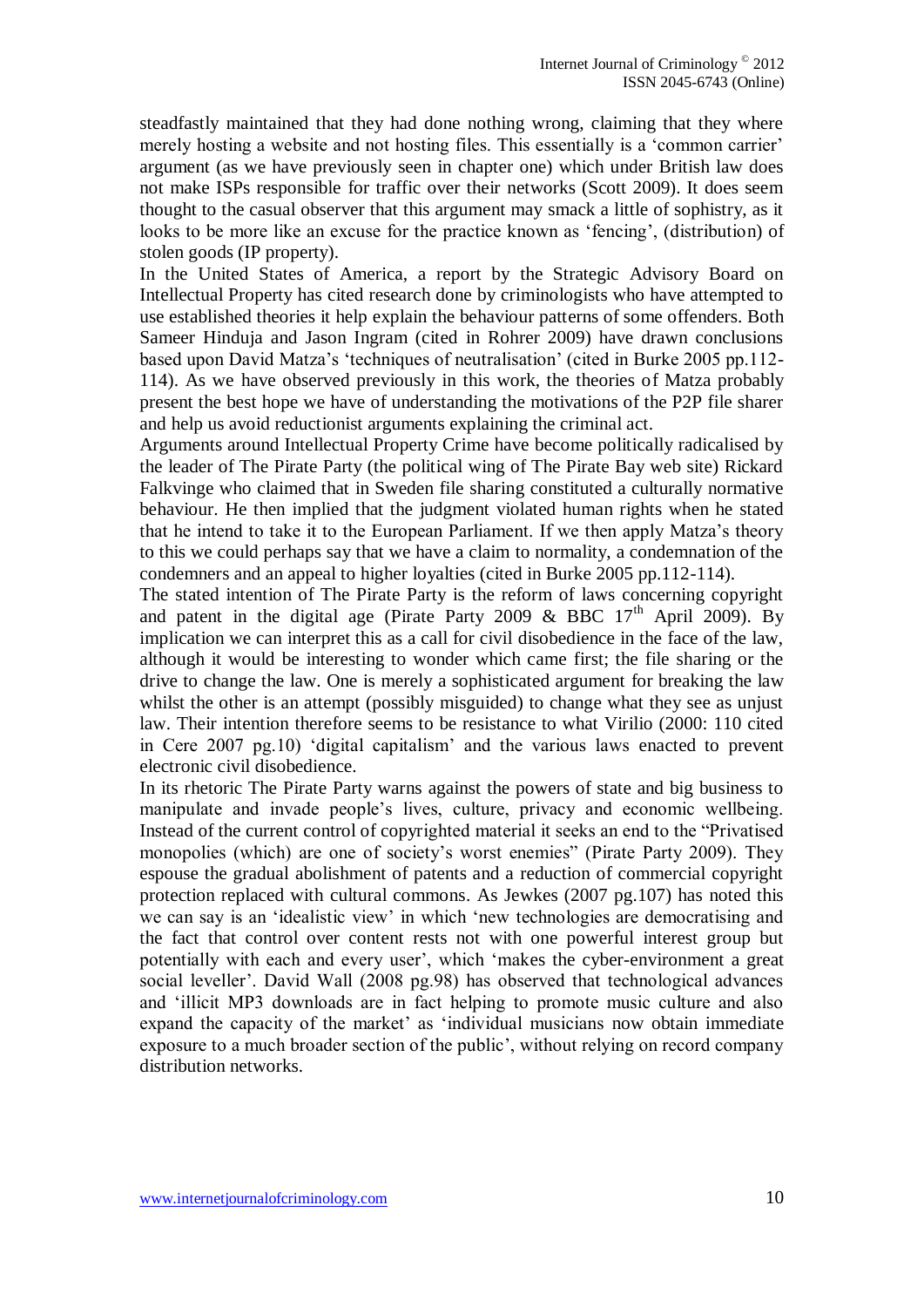

*demonstrates the political position of file sharers and those who dispute Intellectual Property Law. It eposes the free culture ethos and demonises global capitalism and corporate control of performing arts.*

When we read these utopian ideals and look at the activities of The Pirate Party you could be forgiven for thinking that there is something of the "Monster Raving Looney Party' about them, which may detract from any genuinely held sentiments. Also their agenda is far too limited for a genuine political movement; indeed further to this the name and imagery associated with them could make some believe they are more worthy of a "fringe" party appellation. Even Pirate Party luminary Christian Engstrom (MEP) (Schmundt 2009) freely admits "The name "Pirate Party" sounds silly at first". Recent success in the European Elections and with new Pirate Parties popping up all around the globe, giving it the status of "transnational social movement" (Cere 2003 pg.147) it would appear that more and more people are turning to them as an alternative the mainstream political parties. In Sweden they secured 7.1% of the votes cast putting them into fifth place behind the Social Democrats, Greens, Liberals and Moderate Parties (BBC News  $6<sup>th</sup>$  Aug 2009).

Some, such as anti-piracy campaigner Henrik Ponten (Ibid), have put this phenomenon down to a protest vote by "angry young men". The implication from this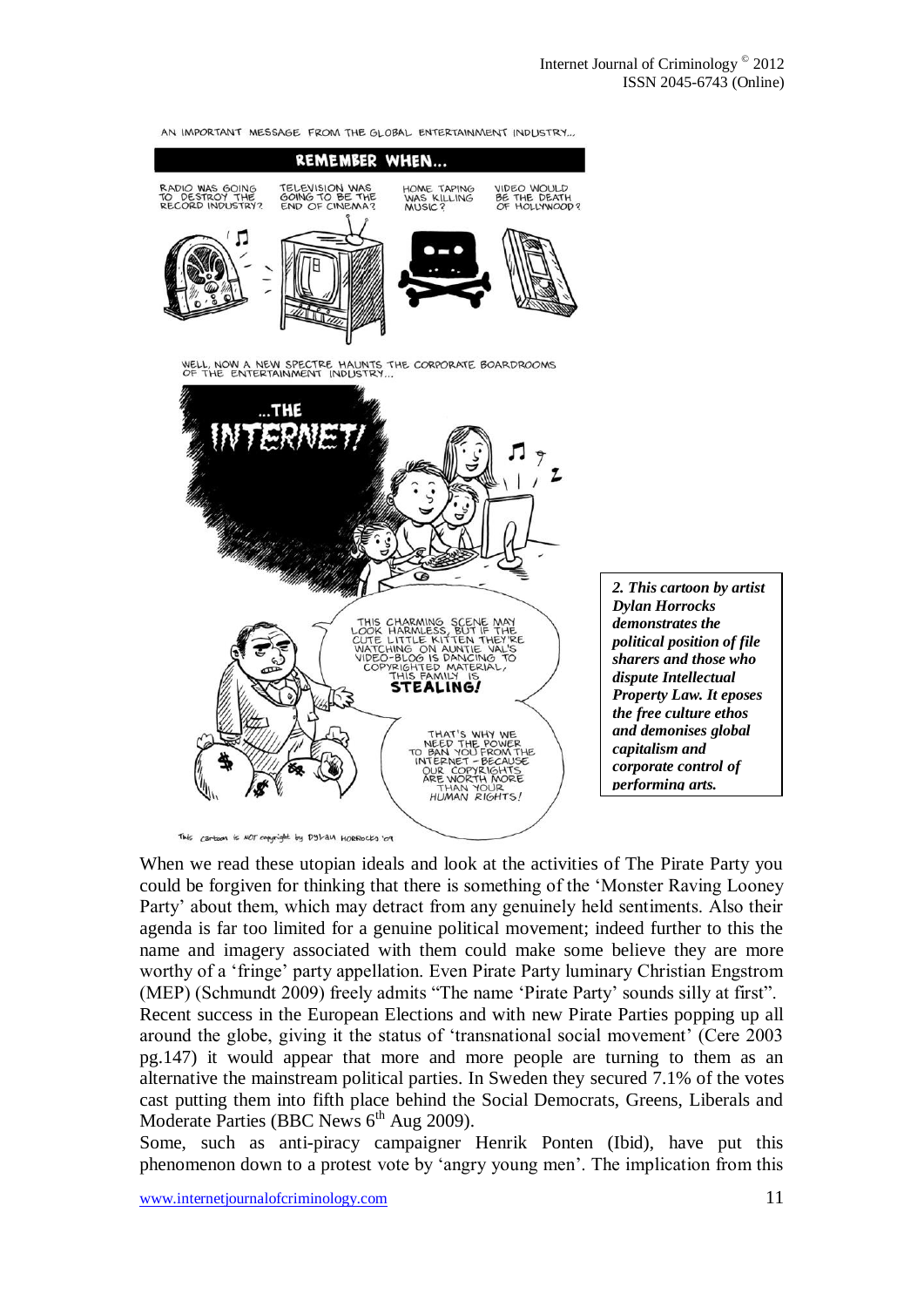statement being that they would have voted for any party that would have let them do whatever activity they want (i.e. file share). He then went onto state that "The right wing extremists did very poorly in this election, many angry young men voted for the Pirates instead" (Ibid).

So does this mean that P2P file sharing is an activity indulged in and supported by "right wing extremists" as a way of protesting against the established political order as Ponten would suggest? This would seem at odds with liberal policies of the pirate party and seem particularly odd for a right wing ideology that historically seemed more intent on burning books than making them freely available to all at no cost.

In some respects the link forged by anti-piracy campaigners between intellectual property theft and terrorism finds a resonance here and it is one which the Pirate Party is in all probability unaware of. It is that, similar to terrorist organisations, they have created a limited agenda for changing an issue, have become active in this field with illegal activity and have then set up a political wing to give them legitimacy and political power. If we make a comparison to terrorist groups such as the IRA (Irish Republican Army) we can see that they also have a political wing Sinn Fein and (as has happened in the European Parliament) they have gained political acceptance and joined mainstream politics.

Ultimately "piracy" is theft, it is illegal and a breach of copyright a point which Rick Falkvinge tacitly concedes when he says "File sharing has its pros and cons, the copyright infringement is a drawback" (Johnsen, Christensen & Moltke 2007); and one wonders if other areas of human endeavour could be treated in a similar way. For example, should an individual enjoy driving their car on a pedestrian walkway would they then go onto form a political party campaigning for the right to drive on the pavement? This would be a nonsense and could lead to other beliefs finding currency in mainstream political thought, such as Holocaust denial for example although it could be argued that file sharing is a lot less injurious to society than Holocaust denial.

Clearly the implication in all the arguments from file sharing activists is that cultural capital should be valued above monetary gain and a right to privacy and freedom of information for all, a worthy and noble ideal. But without getting into a protracted and subjective debate about what constitutes "cultural value", we must take it to mean a blanket term applied to all forms of creative media. It is interesting to note that it the cases of Tenenbaum and Thomas-Rasset no such appeal to higher ideals was made, instead they concentrated on the proportion of damages to the harm of the criminal act. In fact if the intention was one of civil disobedience then such a defence would be legitimate, providing the offence was committed openly with the intention of accepting the punishment. To use a defence based on 'rights' for activities of this nature done clandestinely, would amount to little more than sophistry. As Yar (2008 pg.74) draws our attention to the Lockeian notion of "property rights" as an inalienable right of "honest labour" he also draws a comparison to other cultures whose values surrounding property are different from those of western capitalists. This prompts the question of whose values are right? Are they both and never the twain shall meet?

Intellectual Property Rights and cultural capital find their home in the digital age in what is called 'Cultural' or 'Creative Commons'.

*"Commons are resources that all in a specified community may use, but none can own. They contrast with commodities, exchanged for profit on the basis of privatised possession."*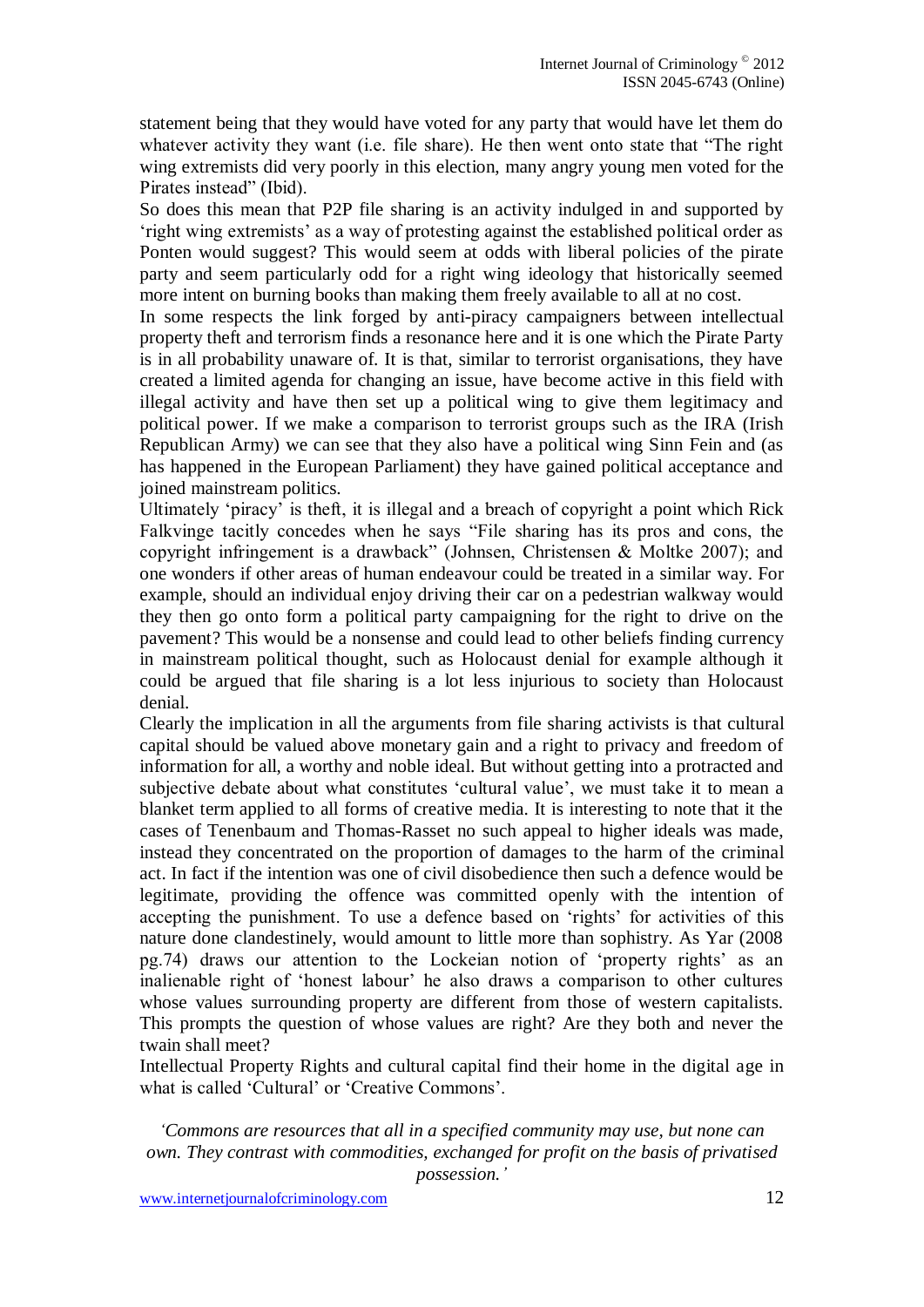## (Coleman and Dyer-Witheford 2007 pp.934-935)

The idea of commons harks back to the days when "common land" was used by the peasantry of Europe between the  $16<sup>th</sup>$  and  $18<sup>th</sup>$  centuries as a form of subsistence. This land was effectively "privatised" by landowners marking a change from a rural feudal agrarian society to an industrial capitalist one. Therefore if we transpose this to a digital realm in which a free flow of information of ideas is being commodified by capitalist concerns, piracy some have said can be "justified as assertion of customary right' (ibid).

Confusion arises when jurisdiction is not well defined, an aspect which may lead some to commit a breach of copyright without actually realising. For example in American there is a website called "Project Gutenberg", on which an internet user can legitimately download classic works of literature free of charge. How is this possible? Because of the copyright laws in that country that make artistic works available in the public domain following the death of the author and after the appropriate period of copyright has elapsed. However if you should access such data from a country under which the works in question is still subject to copyright control then technically the law has been broken.

On their website the administrators of the Project Gutenberg make clear their stance on copyright:

*"When we distribute in the United States, U.S. law applies. When we distribute to other countries, their law applies. That is why Peter Pan is marked for US distribution only. It is public domain in the U.S. but not in the U.K."* (Project Gutenberg 2010)

Here we can see that the Project Gutenberg is a sophisticated lending library that takes advantage of local copyright laws in order to make books freely available as a part of the "public domain".

Problems making items of intellectual property freely available in the public domain can be seen when the British Broadcasting Corporation unveiled its iPlayer service on the internet in 2008. It allows for an internet user to watch streaming video and to download television programmes which had been shown on its TV and radio channels. Internet "hackers" had breached anti-piracy measures which the BBC had put in place allowing them to download programmes and keep them beyond their one week limit (Johnson  $13<sup>th</sup>$  March 2008).

Because of the way that the BBC is funded leads us to another potential contentious issue, who has the right to watch their output? Is it right that someone in the UK; who has bought a T.V. license in order to watch and own a T.V. set should have the same access as an internet user who may not own a T.V. license? Similarly one could argue that it would be unfair for the BBC to sell the programmes that they have made to commercial television networks or to sell their output on DVD as it essentially negates the public service element of their broadcasting. In other words why should you have to pay twice for the same service?

As industry officials seek legal action to close down sites such as The Pirate Bay they are faced with new problems with internet users finding new sources from which to download intellectual property. As Kovacs (2001) points out, closing down The Pirate Bay or similar web sites would not stop the 'misconception of 'free information' and the culture of entitlement that accompanies it completely". What we are seeing is the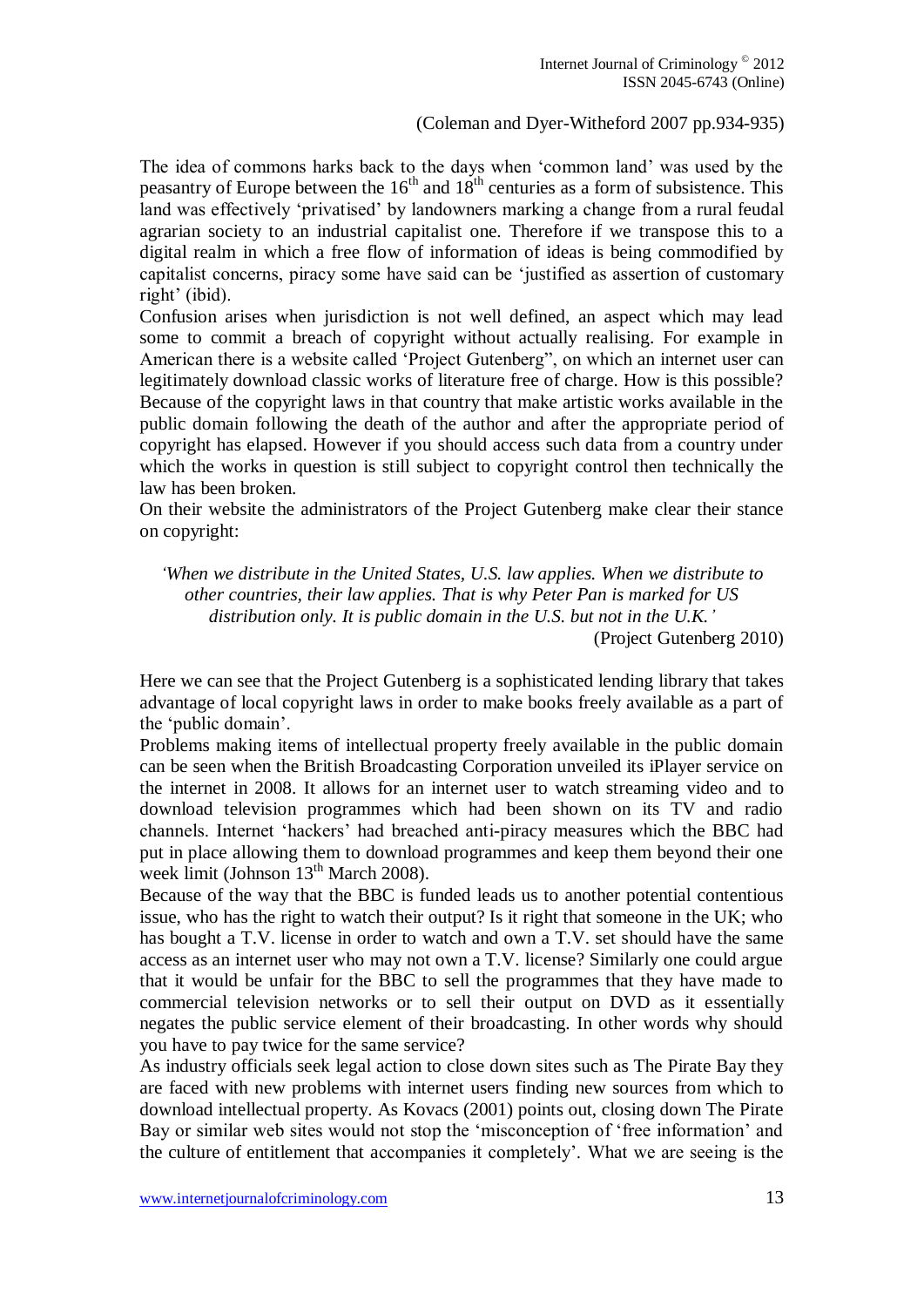rise of a subculture which in time may come to dominate our thinking and practice with regard to the dissemination of intellectual property.

Those in favour of file sharing argue that industry attempts to clampdown on file sharers does nothing more than penalise fans and create animosity towards recording artists and record companies. Some have also argued that resources would be better spent on improving systems of digital download in order provide an effective, low cost alternative to P2P networks.

In an interview with Dr. Aleks Krotoski, conducted for the BBC (2010) TV series *"The Virtual Revolution"*, London based rap artist "Master Shortie" makes his work freely available to download. He believes that there are other ways to make money besides the sale of CDs, such as live performances. He utilises the internet not only to "share" content with fans of his music but other artists in the same spirit of the "cultural commons" we examined earlier. The trend toward digital downloads rather than the "physical" sales of CDs are, he says, a reflection of the modern culture which has grown up with this sort of technology, "It is part of the generation in which they've grown up where it's the norm to go online and quickly download music" (ibid). Cracking down on internet piracy he claims would "damage relationships between artists and fans" (ibid).

These are sentiments which have also been expressed by the journalist Stuart Maconie (2010) in a recent article he interprets the media corporations" attempts "to demonise its core customers' as 'baffling'. He further goes onto state that in his view file sharing is not "inherently evil"; a view which appears to have found a consensus amongst today"s computer savvy generation.

Perhaps what we are in fact seeing is history repeating itself, as with former technological innovations which are now obsolete, the new technologies of the internet have heralded social change. Perhaps in the future we will look back on this period with some amusement at our "outdated" thinking and as Maconie (2010) says: "we may have to acknowledge that far from being venal pirates and thieves, as the Who said, the kids are all right'.

## **Chapter Three: All's Share in Love and War.**

The issue which appears to be at the heart of the conflict between global media and internet users would seem to be one of control and power. The global corporations attempts to assert their powers by legal means and political lobbying contrast with the P2P file sharers who, whilst seeming to have lost the legal battle appear to be more prolific in the political arena. All this conflict can lead us to one basic assumption, there is a lack of order in what amounts to a vast non-physical "wilderness" leading to what is essentially a fight for control.

One of the challenges of future criminological thought is the issue of intangibility which pervades the modern 'cyber' world. New technology creates new customs and practises making it necessary to change with the times in order to avoid stagnation and encourage progress. Criminologists must adapt their thinking accordingly in order to meet new challenges and provide a better understanding of the emerging global society we are all a part of.

www.internetjournalofcriminology.com 14 Clearly the future is becoming more intangible with an emerging generation that prefer to download Intellectual Property (i.e. music), rather than buy physical goods. In order to meet the challenges posed by this change in cultural habits it would perhaps be advisable for criminologists to adapt their way of thinking. Rather than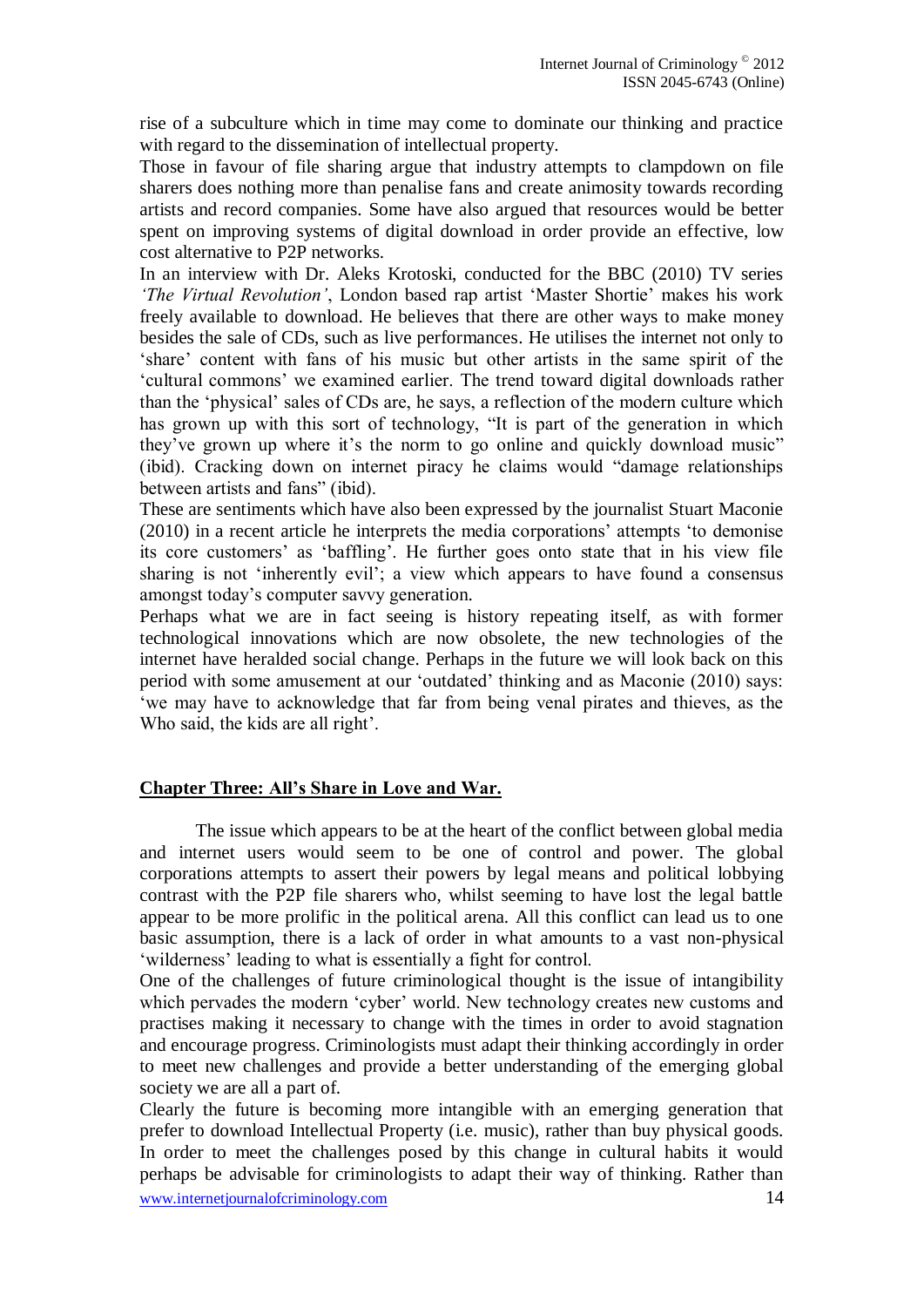inventing new categories of criminal activity and finding ways to punish them we should expand our criminological imagination. We should seek to neutralise deviant behaviour by a fundamental change in social practise, acknowledging new forms and adapting to them. If there is an easier, legitimate option which would be in keeping with social norms and practises then this would have a dramatic effect on what is seen as "criminal".

The change from the "physical" (CDs for example) to the "intangible (MP3 Downloads) poses a problem for the current business model employed by the major corporations involved in media production. In order for these companies to survive they must adapt their business model to meet these new challenges now that the substance has been divorced from the physical means. Put bluntly their business model is outdated; it seeks to control new innovative forms of communication in the same way that it did with older, now obsolete ones. It must recognise changes in communications technology and distribution at a fundamental level in order to survive.

Figures recently released by the British Phonographic Industry (BPI) show that in 2009 that album sales dropped by 3.5% overall, but there was a rise in album downloads of 56.1% (BBC  $7<sup>th</sup>$  January 2010). This is a significant indicator of cultural trends when it comes to buying intellectual property and could be the shape of things to come. In fact it was also announced that there was a record 152 million singles sold in 2009 with digital downloads accounting for a massive 98% share of the total (Ibid). These statistics certainly support claims

A sea change is without doubt required to usher in new thinking around the problem of intellectual property. How do you control the intellectual property of intangible goods? Previous initiatives such as macro vision and DRM (Digital Rights Management) have proved to be problematic attempts in designing out crime using technology (ala Bourdieu"s Dichotomy) (Cited in Wall 2002 pg.170). In the case of DRM it caused such problems for people who had legitimate copies of copyrighted material that it prompted massive public opposition. It eventually lead RIAA (Record Industry Association of America) spokesman Jonathan Lamy to the admission that "DRM is dead" (quoted in Mick 20th July 2009).

One industry attempt to secure payment for downloaded material that is currently under development is highlighted by Tang (1997 cited in Jewkes 2003 pg.24) as a system based method to verify that a royalty has been paid. If not then an electronic method of payment must be forthcoming or access is denied. The obvious flaw is that the rapidly innovating cyber criminal would in all probability circumvent such restrictions; many would see it as an intellectual challenge rather than a profit making exercise.

With every new safeguard there exists a parallel innovation which renders it obsolete. The concern here is that such technology is dependent on innovation from both providers and users leading to an oddly symbiotic relationship between hackers and those who provide security. What is the old adage, "It takes a thief to catch a thief"?

The differences between cyber-crime and "real-world" crime are stark and demand that we take new approaches to crime control, as Benner points out "Cybercrime is unbounded crime'  $(2007 \text{ pg}, 16)$ . This is to say that the constraints of the physical world do not apply, in cyber space barriers can be easily removed which would normally regulate our behaviour. For such an imaginative realm as cyber-space imaginative solutions must be sought.

www.internetjournalofcriminology.com 15 As we have already observed in chapter one when we purchase a book/CD etc we purchase a right to access the substance of the book. If we take this to its next logical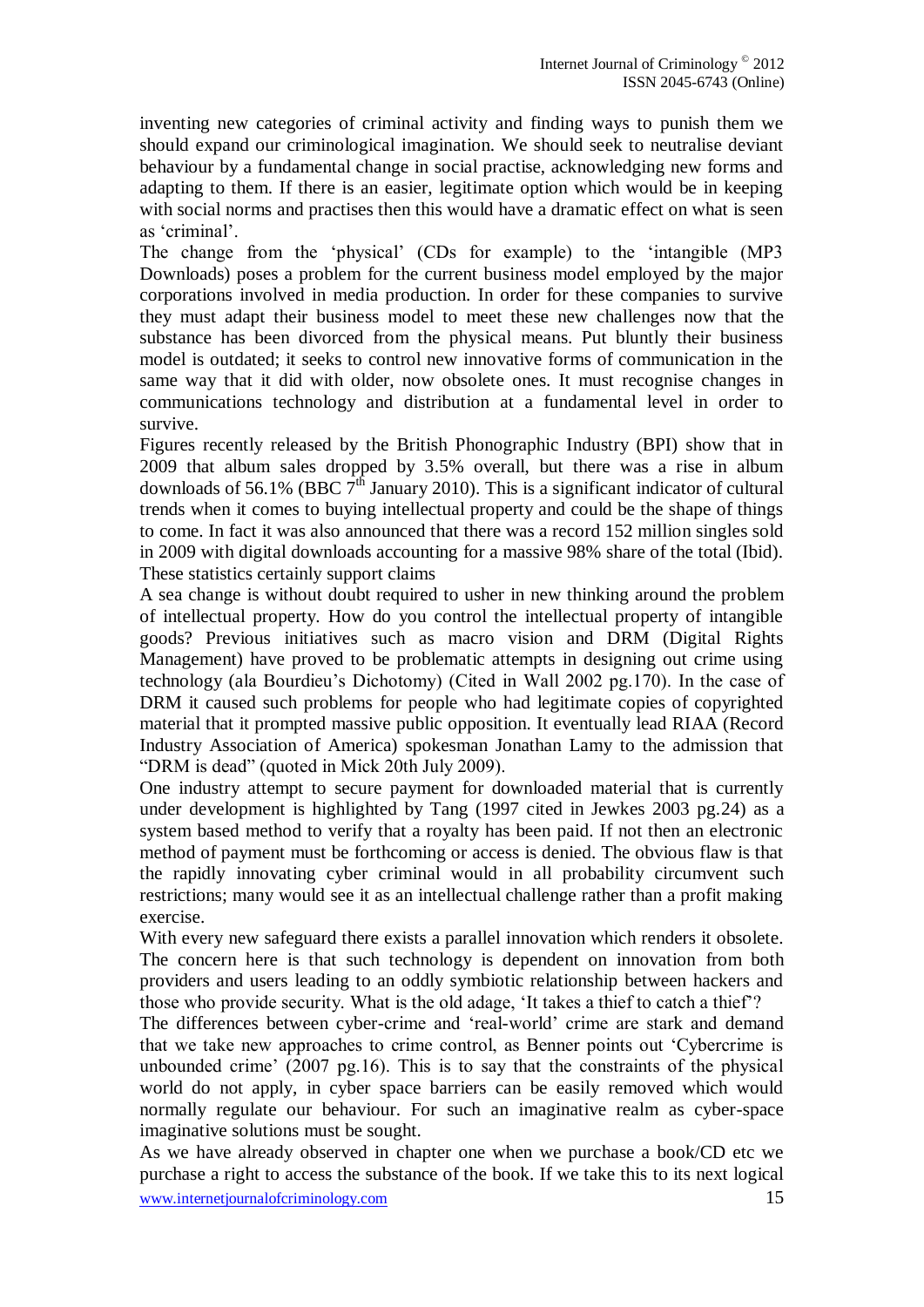step then why not make the "physical" aspect separate from the "substance". Technology has allowed us to purchase the "substance" without its "physical" component so perhaps a better way of controlling the sale and distribution of intellectual property in an "intangible" cyber world is to levy taxation on the gateways, in other words; what if internet users paid a small fee as part of the internet subscription which entitles them to freely download material governed by intellectual property laws. If a user had to pay a set fee to download IP material before they could even access the internet then it would have the potential to make the bulk of file sharing redundant over night.

An IP licence could be introduced (similar to the Television Licence enforced in the UK) that would require everyone with an internet connection to purchase such a licence. Details of the internet user could be passed onto the licensing authority in the same way that TV licensing details are passed on from the retailer to the TV licensing authority. The licence would allow the internet user to legitimately download media (i.e. Music) to the hard drive of their computer or other electronic device. The user could go to a legitimate downloading website that could guarantee safer and faster downloads which could be paid for by advertising and promotion of other goods (i.e. T-Shirts and other merchandise).

Non-payment of the IP licence fee could be treated in the same way as the TV licence defaulters, in the criminal courts. There is no reason why such an infra-structure could not work despite the vast number of people that subscribe to the internet. Massive organisations for the collection of TV licensing fees, Car Tax and driving licenses already exist and there is nothing to suggest that an IP licence would be radically different. Following this notion we could gain internet access in the same way that a driver gains access to the roads, with economic constraints dictating whether someone drove a Rolls Royce or a Robin Reliant, as is in keeping the capitalist ethos of western society.

The Licence could be administered by a quasi autonomous body which would oversee the distribution of royalty style payments based on the amount of downloads on a weekly/monthly/yearly basis. It would have to be independent but with powers under the law to not only pursue licence offenders but to regulate the price of intellectual property. A fixed fee could be established to avoid criticism of over pricing and allowing for fairness and regulation. The owner of IP would simply submit an invoice to the regulatory body of details regarding the amount of downloads over a period of time and then be paid from a central fund collection from the IP licence fund.

Such an approach would have the effect of not only breaking the monopoly that file sharing websites have over the activity of downloading, but also it makes the artist (to a certain extent), independent of large media corporations. An artist could upload their own works to the internet and be paid directly for each download from the licensing fund. Such freedom to publish already occurs with web pages such as "My Space" on which an individual uploads their own creative works to a host website, to be paid for purchase of this material would simply be the next logical step. The artist would no longer be dependent on surrendering IP 'rights' in return for distribution.

www.internetjournalofcriminology.com 16 It would be naive to think that this or any other approach would completely safeguard intellectual property rights. There will always be some who, for whatever reason, will seek to avoid payment. But until our thinking changes the problem of IP theft will remain endemic. While such a move cannot stop file sharing it can offer an alternative which would not only be more reliable, but one which you had already paid for. Why would you need to file share when you can download directly from the source a cleaner, safer copy? A survey conducted by the International Federation of the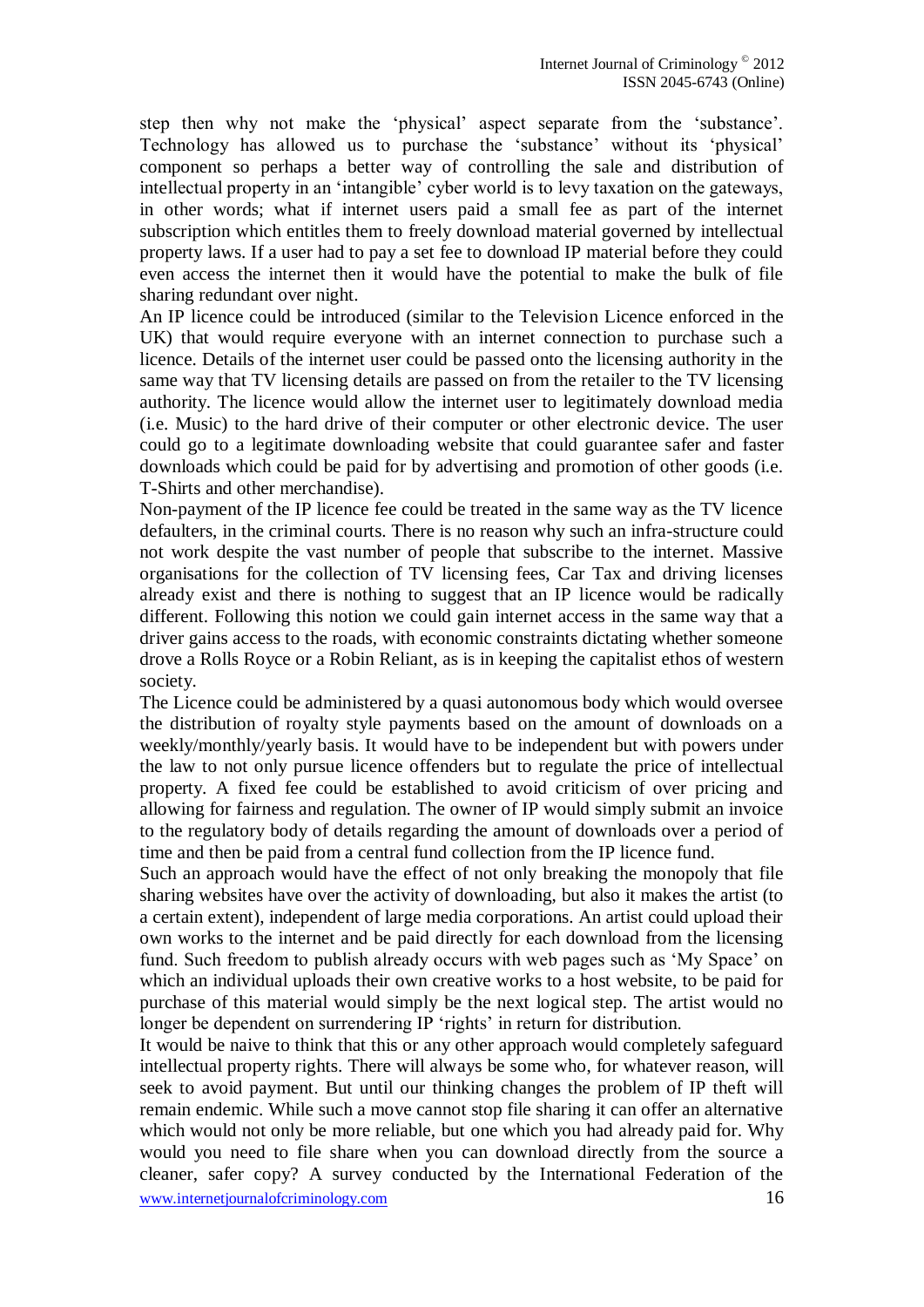Phonographic Industry (IFPI 2005) demonstrates that there exists a strong demand for digital downloads when it states that legal downloads exceeded illegal file sharing in both Great Britain and Germany (NPD Group Inc 2005). This was partly prompted by concerns about "spyware, adware and viruses found on P2P networks" (Ibid).

For the file sharing that persists then there is still a provision for IP holders to be paid, for example if a holder of IP could present evidence to suggest that IP had been downloaded from a illegitimate site (Piratebay for example) then they could make a claim for compensation from the licensing fund. This in a sense penalises those that pay their licence fee and download from authorised sites, but it would also foster a sense of social responsibility amongst legitimate users and stigmatise illegal users. Also it tackles the pragmatic claims of some file sharers that they only download material that is hard to find (Simpson 2009), that if it wasn"t shared it would otherwise not be readily available to download.

A similar approach is highlighted by Oliver Chastan, Head of Marketing of VP Records (Johnsen, Christensen & Moltke 2007) with a business model based on the 'all you can eat' principle, in which you pay a subscription which allows unlimited consumption. Another approach he espouses is that "a percentage of revenue from the telecom operators and cell phone companies and ISPs and allocate a certain amount to the copyright owners as compensation" (Ibid). This we can see is another way to regulate the "gateways" to the internet, making payment compulsory not optional.

A possible draw back to any form of economic licensing of internet access or indeed electronic "data" is the marginalisation of the poorer members of society. Tang (1997 cited in Jewkes 2003 pg.24) fears that it would create "a society of information rich and information poor". Yar (2006 pg.67) draws our attention to the practise of 'activation codes' which allow a user to download a program which will have partial or limited capability until appropriate payment has been made and an activation code acquired. This method also has the potential to be "cracked" by "hacktivists" in the same way that macro-vision and DRM technologies where circumvented.

Because of the global nature of the internet, for action to be one hundred percent successful it would have to be agreed and enforced by all nations, ignoring partial concerns in favour of a global strategy. Global policing presents its own problems as it would suggest that each country would have to surrender "sovereignty" over what they may see as their portion of "cyber space" or at least the "physical" component (i.e. servers, databases etc). Also there is the problem of how any strategy could possibly be enforced in countries which have little or no regulation over the internet and intellectual property?

Innovations in technology require a subsequent change in the legal system to address intellectual property matters, as Nentwich (2003 pg.428) succinctly puts it ; "as is often the case when old legal regimes meet new technologies, some of the solutions following from the present rules are not adequate or cannot accommodate all interests involved." Advances in technology, one could argue, are crucial to the development of a global economy, for without such advancements trade would not be possible. It is therefore commercial considerations that drive forward globalisation causing a legal change in its wake.

*"The main impetus for the new generation of intellectual property legislation worldwide comes from the commercial music and software sectors. They have high stakes as novel computer equipment (scanners, CD burners) and novel organisational, networked solutions (the "Napster" model) are endangering the traditional ways of doing business."*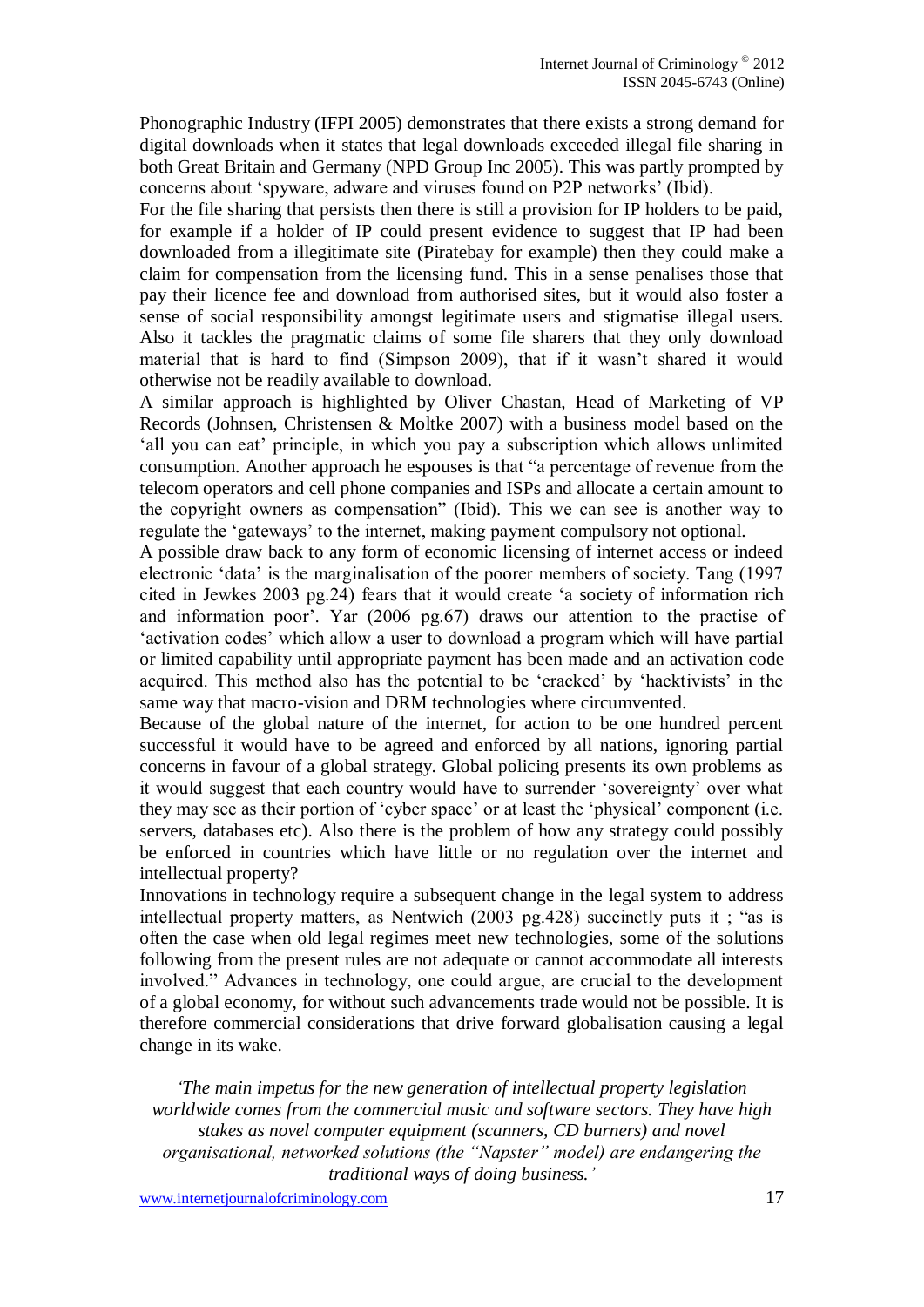(Ibid pg.429)

From this statement we may read two meanings; perhaps the commercial agents of the digital age want to have their cake and eat it. In other words they want to sell you the means of copying intellectual property but do not want you to do it, and also they do not trust you not to do it, hence DRM. The other meaning we could extrapolate is the importance of globalisation for effective legislation to create what Nentwich calls a 'harmonised legal environment' (Ibid pg. 429).

*"Properly understood, globalisation means nothing more than the increasing interconnection of world events, created by technologies that abolish or curtail time and distance. Because it is driven by new technologies, it is an inexorable process."* (Gray 2004 pg.93)

It would be conceivable to say with some conviction that P2P file sharing is a manifestation of globalisation. After all, it is this breaking of barriers to world communication via technological progression, which have lead to the unprecedented freedom of movement and expression of the internet. As Wall (2008 pg37) argues it is information networks (such as those used in P2P file sharing) which have "contributed to the acceleration of globalisation by collapsing traditional geographies of distance".

To this end it can be demonstrated that the biggest threat to the media industries would appear to originate in sources which are outside of Europe and North America. In their documentary film *Good Copy, Bad Copy*, Johnsen, Christensen and Moltke (2007) visit Gorbuska market in Moscow and visit a market stall which sells DVDs and CDs. From the proprietor of the stall they learn that of the two thousand shops in Gorbuska, around thirty of them sell original non-counterfeited goods. The remaining one thousand seven hundred shops sell counterfeit goods and are, he says, controlled by the police. "To us this is perfectly normal", the stall holder states presenting us with an idea of the endemic nature of this practise in Gorbuska, if not the whole of Russia itself.

Perhaps when copyright laws are effectively ignored by other countries this makes it obvious why the bulk of enforcement is centred upon America and the European countries. Put simply they cannot, nor ever have any hope of controlling file sharing websites that are outside US or European borders. As Peter Jenner of Sincere Management says;

*"If they close down all the peer-2-peer technologies in Europe, there will be one in China or in Russia… or in Kazakhstan and if you close all those down they"ll be on Pacific Islands and if you close all those down they"ll be on a boat".*

(Johnsen, Christensen and Moltke 2007)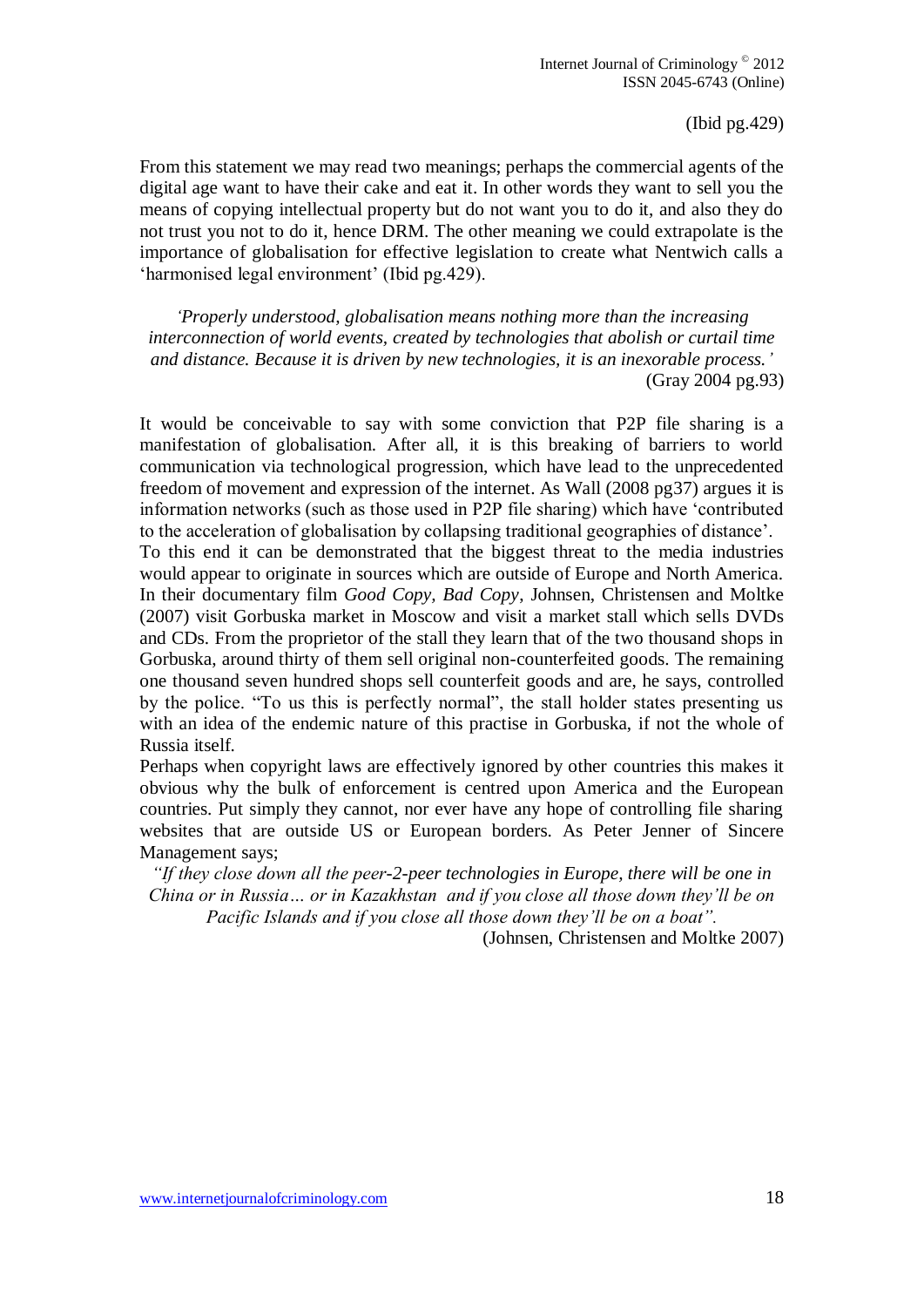

*3. The Pyramid of Internet Piracy demonstrates how IP is cascaded to users via file sharing technologies.*

There is still a market for "physical" goods as there will always be those who for whatever reason do not posses an internet connection. Merchandising and live performances also generate revenue for artists and can be quite a lucrative market and added source of income for industry players. Such strategies maybe in keeping with The Pirate Party"s philosophy of "cultural commons" and perhaps would be a step towards realising that goal. When an artist is performing live to an audience the fruits of their artistic endeavours, surely this is the quintessence of performing arts.

If criminology is to meet the challenges faced by the advances in technology and the social practises they spawn we must perhaps develop what Barton, Corteen, Scott and Whyte call our "Criminological Imagination" (2007 pp.1-14). As Elizabeth Stanley (Ibid) makes clear (although in a different context the metaphor is none the less valid) "the criminological imagination must disengage from restrictive individualistic models of criminal responsibility".

Criminologists must not handicap themselves by adhering to strict paradigms (such as Marxism for example), but should allow their thinking to be as broad and diverse as the internet itself. Importantly this message is echoed in the works of Roger Sibeon and Tim Owen (Owen 2009) when they champion "ontologically-flexible and antireductionism". Although applied out of context in this instance, the model is essential in developing effective metatheoretical explanatory frameworks for "multifactorial explanations" (Owen 2007 pg.10). By examining multiple variables, such as agencystructure, micro-macro and time-space can we create a synthesis which is distilled from methodological generalisations to develop non-reductionist theories and empirical studies (Owen 2006 Vol. 54(6): 899-900). Only by broadening the theoretical pallet will any significant understanding come about which would match the unrestricted "free thinking" of the pirates themselves.

www.internetjournalofcriminology.com 19 In some respects the technology that has driven globalisation as it exists (if it indeed *exists*) at the moment benefits the criminal more than the media corporations. The lack of uniformity in intellectual property law and royalty structures across the world make any form of pan-European or global licensing initiatives problematic and labour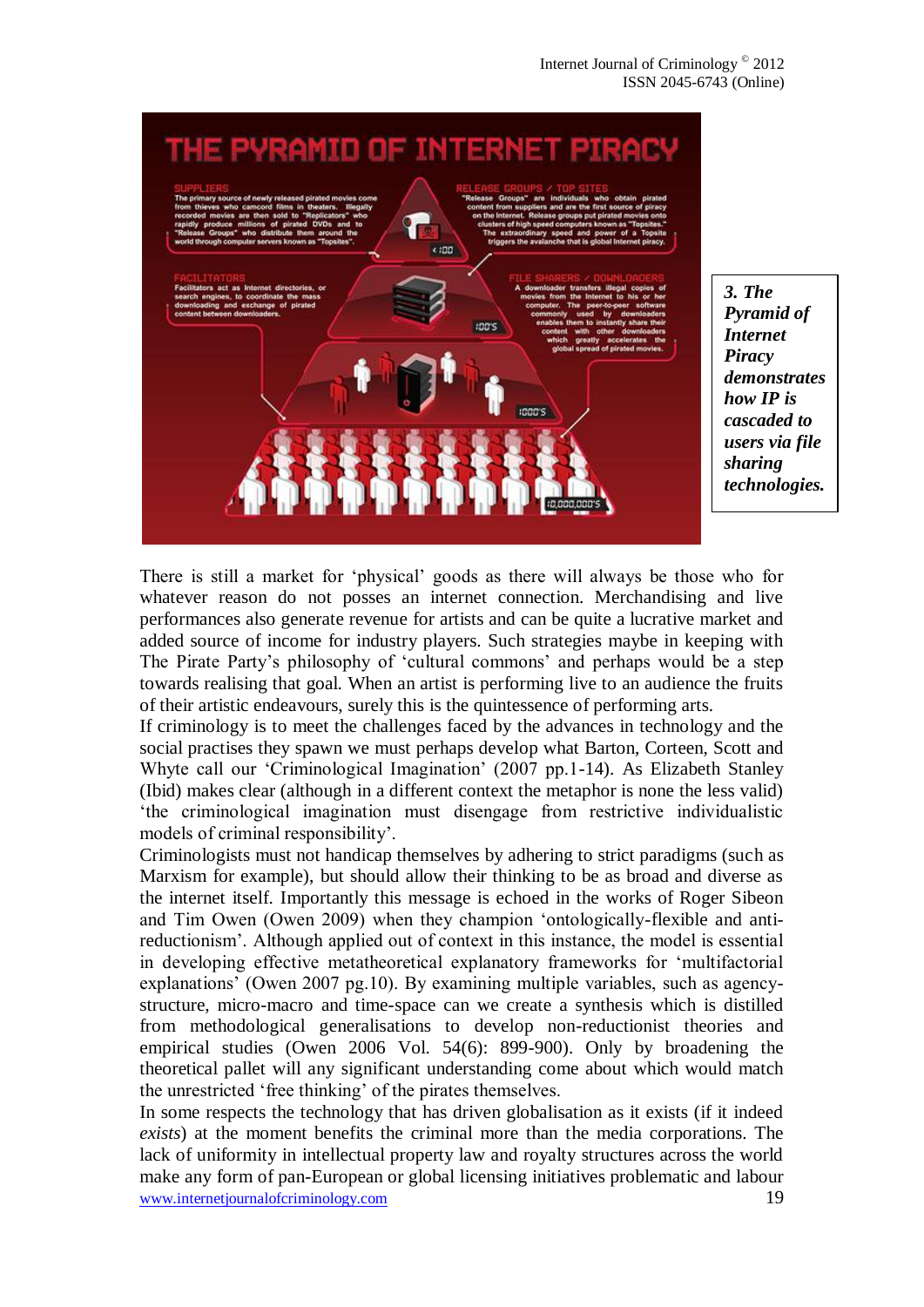intensive (IFPI 2010). It suggests that there exists a resistance to globalisation from countries which do not wish to share common cultural values but would rather be left to their own devices.

Technology has propelled free trade into what appears to be some sort of unstoppable force, capable of removing boundaries and steamrollering others into acquiescence in order to facilitate the free movement of capital and finances (Bauman 1998 pg.66). But this freedom of movement has not brought with it the co-operation that would be required to bring about any sort of global world order. As Bauman has stated:

*"One of the most seminal consequences of the new global freedom of movement is that it becomes increasingly difficult, perhaps altogether impossible, to re-forge social issues into effective collective action".*

(Ibid pg.69)

Freedom of movement does not mean co-operation or shared values and norms on social issues such as crime and culture. As we have seen from the rhetoric of the Pirate Party, there is antagonism expressed towards what they perceive as an imposition of another"s morality and cultural values upon them. Here we see the fundamental problem, a lack of consensus which makes any concerted, unified effort to stamp out Intellectual Property Crime a "virtual" impossibility.

#### **Chapter Four: Conclusion**

Intellectual Property Crime is a many headed Hydra, no sooner has one head been cut off then there is another to replace it. In Chapter One we came to understand the basic objection to file sharing from industry officials and artists. We examined IP law and what steps had been taken to combat IP theft as well as industry claims of harms inflicted by piracy and possible links to terrorist and other social ills.

Chapter Two concerned itself mainly with the views of the pirates themselves, their ethos and practises and how file sharing is seen as a normative behaviour. It looked at the political ambitions of such people and how it is portrayed as a rebuttal of corporate capitalism and globalisation. We"ve seen how the aggressive stance taken by the media corporations has created an antipathy towards them which damages their relationship with the consumer.

In our final chapter we discuss the issue of changing popular culture and cultural practises, how file sharing may one day no longer be seen as a deviant form of behaviour. How business models need to be changed to meet the new challenges and the changing demands of consumers. We also examined how criminologists have to change their thinking if they are to play any significant part in the battle against P2P piracy.

Established theories have their parts to play but not to the detriment of limiting our efforts, we must expand our reasoning to new heights and avoid handicaps such as a limited teleology or reification. It is certain that those involved in Cybercrime in all its many varied forms are not hampered by such delusions, why therefore should we.

During our discussion we have come to see that the possibilities of cyber space not only expand our field of vision but also make us question what is it to be part of the natural world as well as a virtual one. Any discussion of Cybercrime or "virtual" criminology ultimately has to be grounded in the physical world; this is the great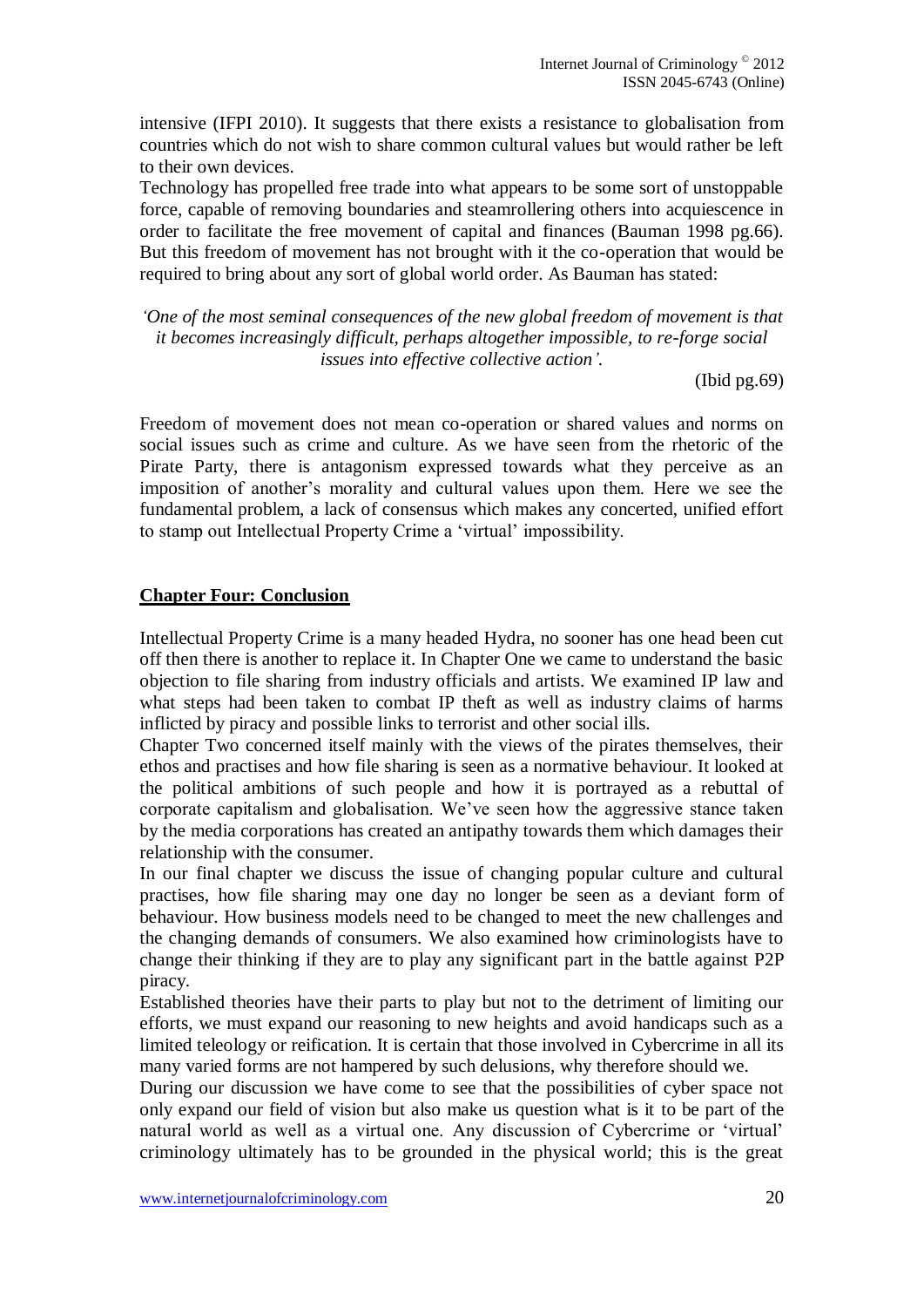leveller as all users of the internet have this one fact in common. In this respect the appellation "virtual criminologist" would appear to be a misnomer.

The implication of cyber technology's ability to allow the user to re-invent the 'self' and commit morally and legally reprehensible deeds in a myriad forms may not only beg the question 'what is cyber criminal', but challenges the fundamental notion of 'what is a criminologist'?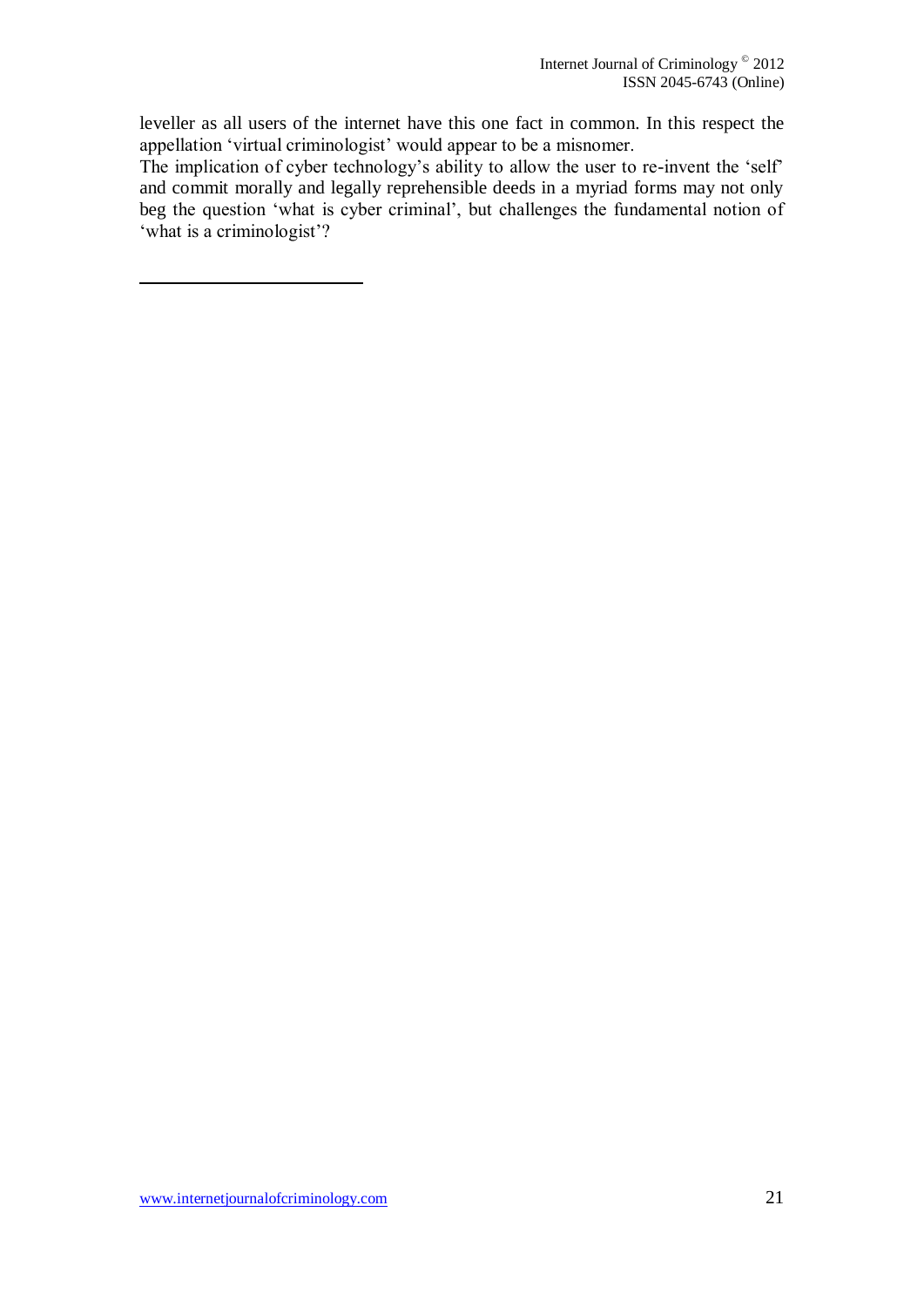# **Notes**

Chapter Two: Bread and Circuses

1 In their Daily Telegraph newspaper article Nick Allen and John Bingham (03/10/2008) recount the career of Peter Mandelson beginning with his first post as Trade and Industry Secretary, which he left after only five months in office after a scandal involving an interest-free loan from Geoffrey Robinson. Mr. Mandelson did not declare his loan of £373,000 to the Commons Register of Interests, the Britannia Building Society (to whom he applied for a mortgage) or the Permanent Secretary to the cabinet.

After resigning he returned to government 10 months later as Northern Ireland Secretary and during this appointment another scandal caused him to resign his post. On this occasion he was implicated in a "cash for passports" scandal involving the Indian billionaire Srichand Hinduja and press allegations that he helped to get him a British passport after making a £1 Million donation to the Millennium Dome Faith Zone.

A further account of the former scandal maybe found in the report of Mark Oliver and Julian Glover of The Guardian Newspaper (17/10/2000)

# **Bibliography:**

Advertising Standards Authority (2004) *Decision on the complaint made against The Federation Against Copyright Theft*, Advertising Standards Authority, Great Britain. Available online at:

http://www.asa.org.uk/asa/adjudications/non\_broadcast/Adjudication+Details.htm?Ad judication  $id=37673$  Accessed on  $14<sup>th</sup>$  October 2009

Allen, N & Bingham, J. (2008) *The Scandals that brought Peter Mandelson down twice before.* The Telegraph 3<sup>rd</sup> October 2008, Great Britain. Available online at: http:/www.telegraph.co.uk/news/newstopics/politics/labour/3130348/The-scandalstht-brought-Peter-Mandelson0down-twice-before.html Accessed on  $27<sup>th</sup>$  August 2009.

Barton, A., Corteen, K., Scott, D & Whyte, D. (2007) *Developing a criminological Imagination* from Expanding the Criminological Imagination – Critical readings in criminology Edited by Alana Barton, Karen Corteen, David Scott and David Whyte. Willan Publishing, Great Britain.

Bauman, Z. (1998) *Globalisation - The Human Consequences*. Columbia University Press, Polity Press, USA.

Brenner, S.W. (2007) *Cybercrime: re-thinking crime control strategies*, from Crime Online edited by Yvonne Jewkes. Willan Publishing, Great Britain.

British Broadcasting Corporation (2009) *Court Jails Pirate Bay Founders.* BBC News  $17<sup>th</sup>$  April 2009, Great Britain. Available online at: http://news.bbc.co.uk/go/pr/fr/-/1/hi/technology/8003799.stm Accessed on 17th April 2009.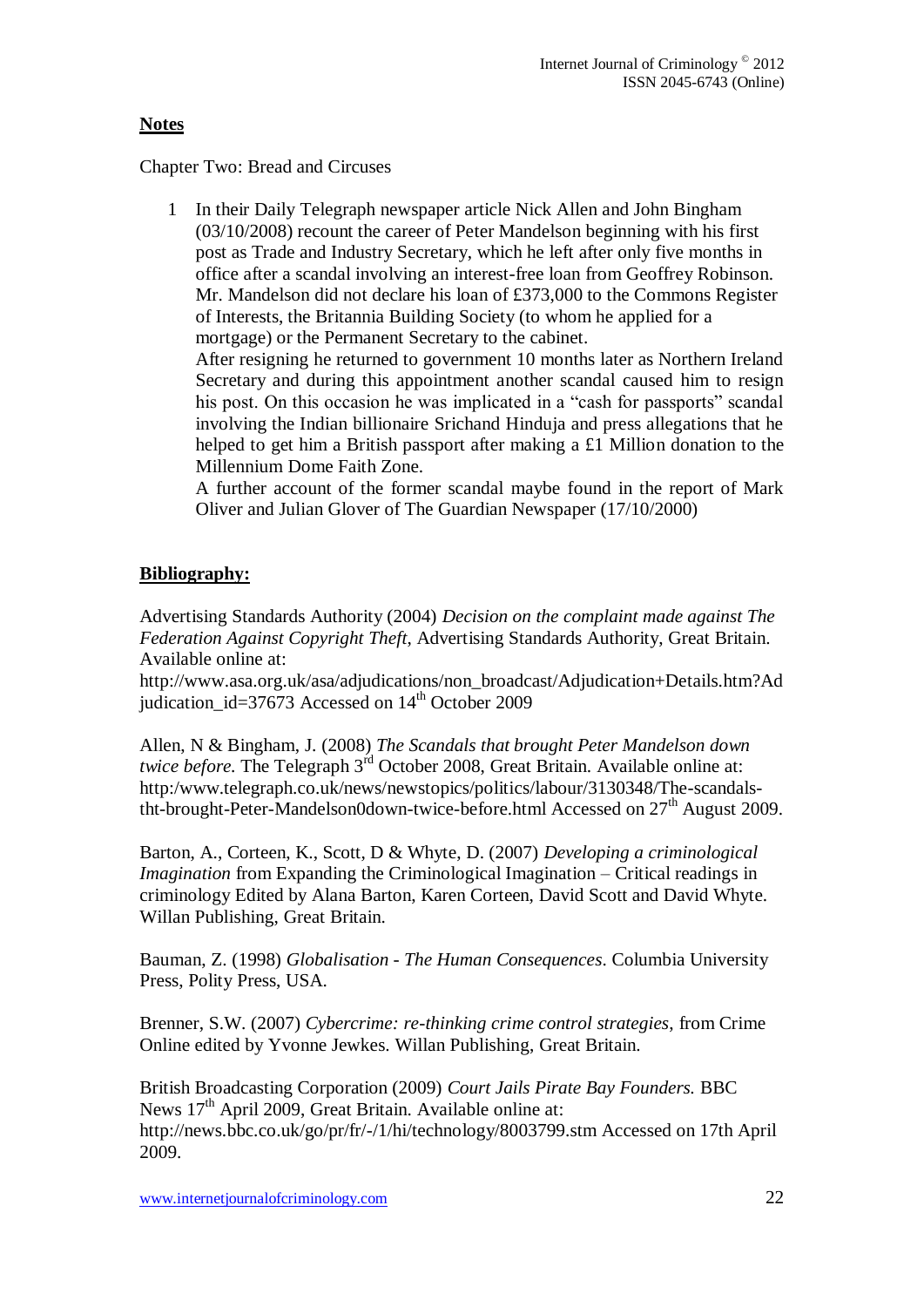British Broadcasting Corporation (2010) *Downloads up as album sales drop.* BBC News 7<sup>th</sup> January 2010, Great Britain. Available online at: http://news.bbc.co.uk/go/pr/fr/-/1/hi/entertainment/8444854.stm Accessed on 7th January 2010.

British Broadcast Corporation (2009) Swedish pirates capture EU seat. BBC News 6<sup>th</sup> August 2009, Great Britain. Available online at: http://news.bbc.co.uk/go/pr/fr/- /1/hi/technology/8089102.stm Accessed on 18th January 2010.

British Broadcasting Corporation (2010) *Master Shortie Interview* from the television series 'The Virtual Revolution'. BBC, Great Britain. Available online at: http://www.bbc.co.uk/blogs/digitalrevolution/2009/11/rushes-sequences-mastershorti.shtml Accessed on 30th January 2010.

Bainbridge, D (2002) *Intellectual Property 5th Ed.* Pearson Educational Limited, Great Britain.

Blackburn, S (2008) *Oxford Dictionary of Philosophy.* Oxford University Press, Great Britain.

Burke, R. H. (2005) *An Introduction to Criminological Theory 2nd Ed.* Willan Publishing, Great Britain.

Campbell, D. (2004) *Introducing Del-Qaeda* from The Guardian 17<sup>th</sup> July 2004. Great Britain. Available online at: http://www.guardian.co.uk/world/2004/jul/17/terrorism.comment Accessed 23 January 2010.

Canadian Internet Policy and Public Interest Clinic (2009) *File-sharing,* Canada. Available on line at: http://www.cippic.ca/index.php?page=file-sharing/#introduction Accessed on 14<sup>th</sup> October 2009

Cere, R. (2003) *Digital counter-cultures and the nature of electronic social and political movements* from Dot.cons – Crime, deviance and identity on the internet edited by Yvonne Jewkes. Willan Publishing, Great Britain.

Coleman, S. & Dyer-Witheford, N. (2007) *Playing on the digital commons: collectives, capital and contestation in videogame culture.* Sage Journal of Media Culture Society 2007;29;934, University of Western Ontario, Canada. Available online at: http://mcs.sagepub.com/cgi/content/abstract/29/6/934 accessed on 3rd April 2009.

Drury, I (2009) *How Mandelson"s sudden urge to stop net piracy came after a meal*  with the rich and powerful from The Daily Mail 27<sup>th</sup> August 2009, Great Britain. Available online at: http://www.dailymail.co.uk/news/article-1209345/How-Mandelsons-sudden-urge-stop-net-piracy-came-meal-rich-powerful.html Accessed on 28th August 2009.

Gray, J. (2004) *Heresies – Against Progress and Other Illusions.* Granta Publication, Great Britain.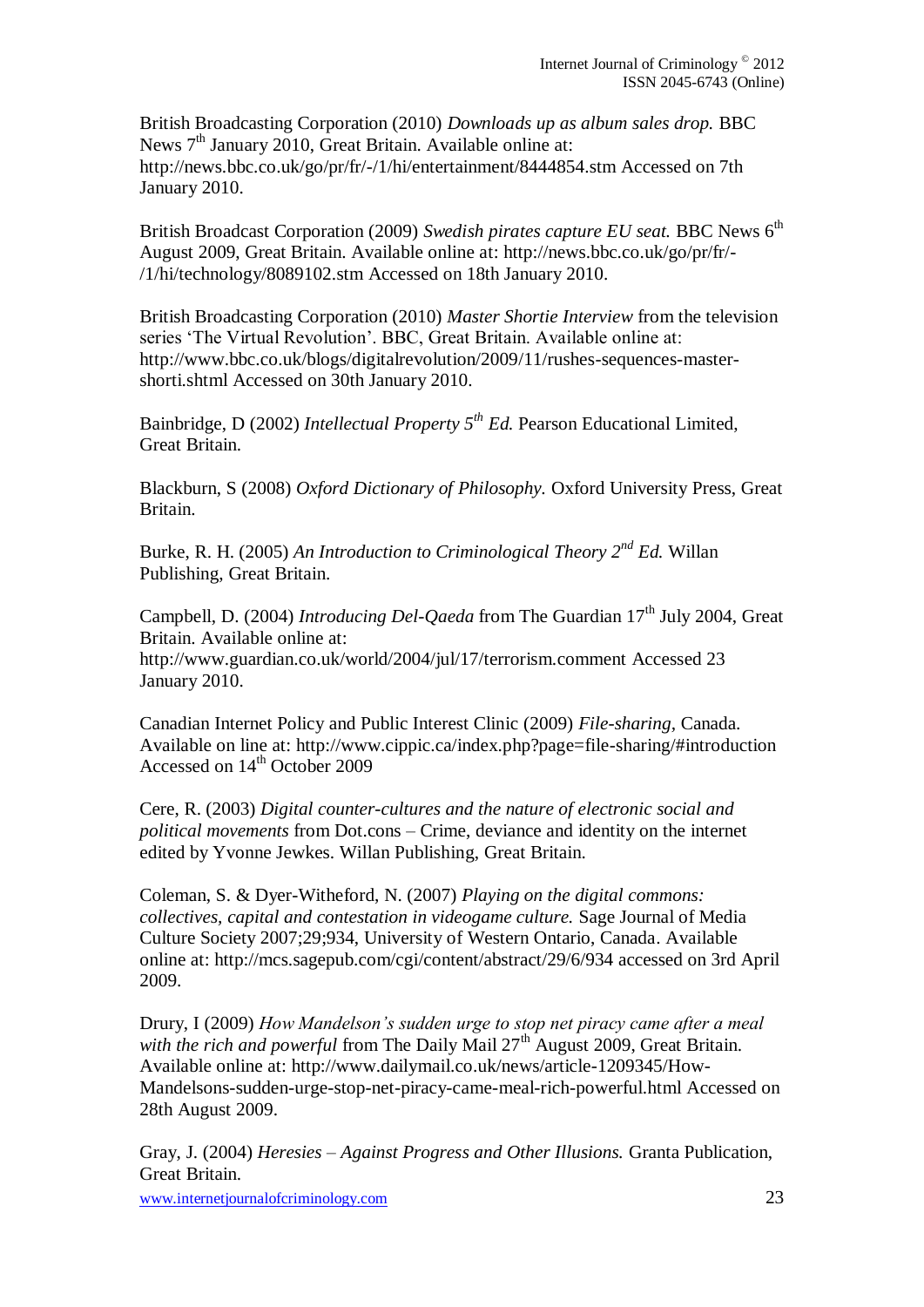HMSO (2000) *Statutory Instrument 2000 No. 2699 The Telecommunications (Lawful Business Practice) (Interception of Communications) Regulations 2000* Her Majesty"s Stationary Office, Great Britain. Available online at: http://www.opsi.gov.uk/si/si2000/20002699.htm Accessed on 28th August 2009.

International Federation of the Phonographic Industry (2005) *Fact sheet – The Legitimate Download Market.* Available online at: http://www.ifpi.org/content/section\_news/20050721a.html Accessed on 28th January 2010.

International Federation of the Phonographic Industry (2010) *IFPI Digital Music Report 2010.* Available online at:

http://www.ifpi.org/content/section\_resources/dmr2010.html Accessed on 28th January 2010.

Jewkes, Y. (2003) *Policing the Net: crime, regulation and surveillance in cyberspace* from Dot.cons – Crime, deviance and identity on the internet edited by Yvonne Jewkes. Willan Publishing, Great Britain.

Jewkes, Y. (2007) *Cybercrime* from The Sage Dictionary of Criminology. Sage Publications, Great Britain.

Jiang, A.Y. (2009) *Harvard Prof to Argue File-Sharing Law.* The Harvard Crimson online edition, USA. Available online at: http://www.thecrimson.com/article.aspx?ref=528613 Accessed on  $27<sup>th</sup>$  July 2009.

Johnsen, A., Christensen, R. & Moltke, H. (2007) *GOOD COPY BAD COPY - a documentary about the current state of copyright and culture* Available online at: http://www.goodcopybadcopy.net

Johnson, B (2008) *BBC 'opens floodgates' to iPlayer hackers*. The Guardian 13<sup>th</sup> March 2008, Great Britain. Available online at: http://www.guardian.co.uk/technology/2008/mar/13/digitalvideo.television Accessed on 28th January 2010.

Kovacs, A. Z. (2001) *Quieting the Virtual Prison Riot: Why the Internet's spirit of "sharing" must be broken.* Duke Law Journal, (Vol.51:753 2001)

Lohmann, F. V. (2009) *Most Pirated Movie of 2009 … Makes Heaps of Money*. Electronic Frontier Foundation, USA. Available online at: http://www.eff.org/blogcatergories/commentary Accessed on 3rd January 2010.

Maconie, S. (2010) *Boom time for downloads proves the kids are all right.* From The Radio Times 23-29<sup>th</sup> January 2010, Great Britain.

Mick, J. (2009) *RIAA Spokesman Declares DRM Dead.* Daily Tech 20<sup>th</sup> July 2009, USA. Available at:

http://www.dailytech.com/RIAA+Spokesman+Declares+DRM+Dead/article15739.ht m Accessed on 28th August 2009.

www.internetjournalofcriminology.com 24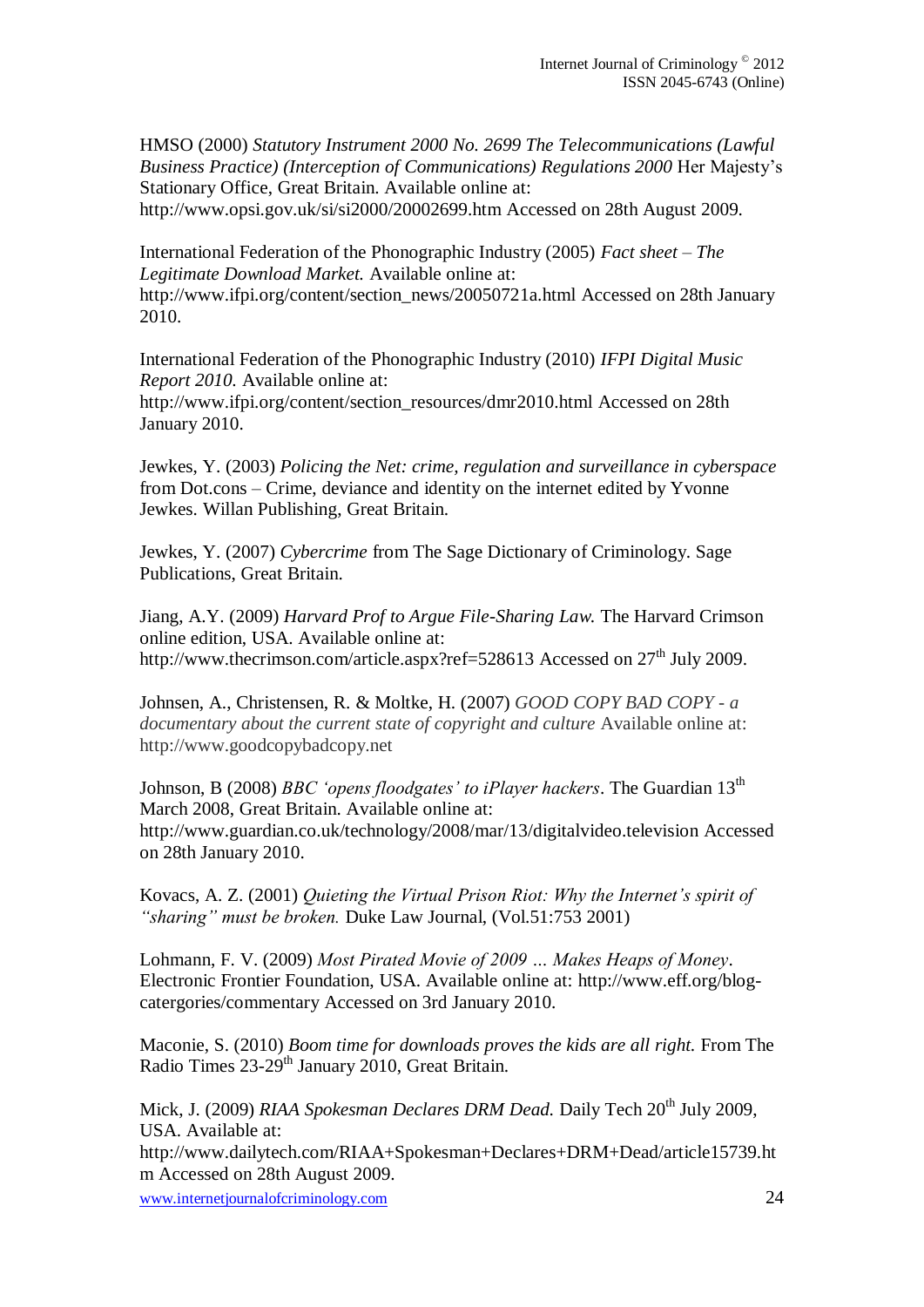Henry, M. (2010) *The Pyramid of internet piracy* from www.michellehenry.fr, France Available online at: http://farm1.static.flickr.com/77/159031625\_4570e0e382.jpg Accessed on 29th January 2010.

Horrocks, D. (2009) *Dylan Horrocks Cartoon: S92A Copyright Blackout* from Mohawk Media, New Zealand. Available online at: http://www.mohawkmedia.co.nz/node/184 Accessed on 28th August 2009.

Motion Picture Association of America (2006) *World Wide Study of Losses to the Film Industry & International Economies Due To Piracy: Pirate Profiles.* MPAA, USA.

Nentwich, M. (2003) *Cyberscience*. Austrian Academy of Sciences Press, Austria.

NPD Group Inc. (2005) *Digital Music Landscape Shifting.* Available online at: http://www.npd.com/press/releases/press\_050623.html Accessed on 28th January 2010.

Office of Public Sector Information (2000) *Regulation of Investigatory Powers Act 2000 Chapter 23.* Her Majesty"s Stationary Office, Great Britain. Available online at:

http://www.opsi.gov.uk/acts/acts2000/pdf/ukpga\_20000023\_en.pdf Accessed on 28th August 2009.

Office of Public Sector Information (2009) *Copyright, Designs and Patents Act 1988c.48*, Available online at: http://www.opsi.gov.uk/acts/acts1988/ukpga\_19880048\_en\_1 Accessed on 14th October 2009

Oliver, M. and Glover, J. (2000) *The Mandelson Loan Scandal* from The Guardian  $17<sup>th</sup>$  October 2000, available online at: http://www.guardian.co.uk/world/2000/oct/17/qanda.mandelson Accessed on 27th August 2009.

Owen, T. (2006) *Genetic-Social Science and the Study of Human Biotechnology* from Current Sociology, November 2006, Vol.54(6): 897-917, Sage Publications, Great Britain. Available Online at: http://csi.sagepub.com/cgi/content/abstract/54/6/897 Accessed on 15th February 2010.

Owen, T. (2007) *Culture of Crime Control: Through A Post-Foucaldian Lens* from The Internet Journal of Criminology, Great Britain. Available online at: http://www.theinternetjournalofcriminology.com Accessed on  $7<sup>th</sup>$  January 2010.

Owen, T. (2009) *Social Theory and Human Biotechnology*. Nova Science Publishers, New York, USA.

Pease, K (2002) *Crime futures and foresight – Challenging criminal behaviour in the information age*, from Crime and the Internet Ed. David S. Wall. Routledge, Great Britain.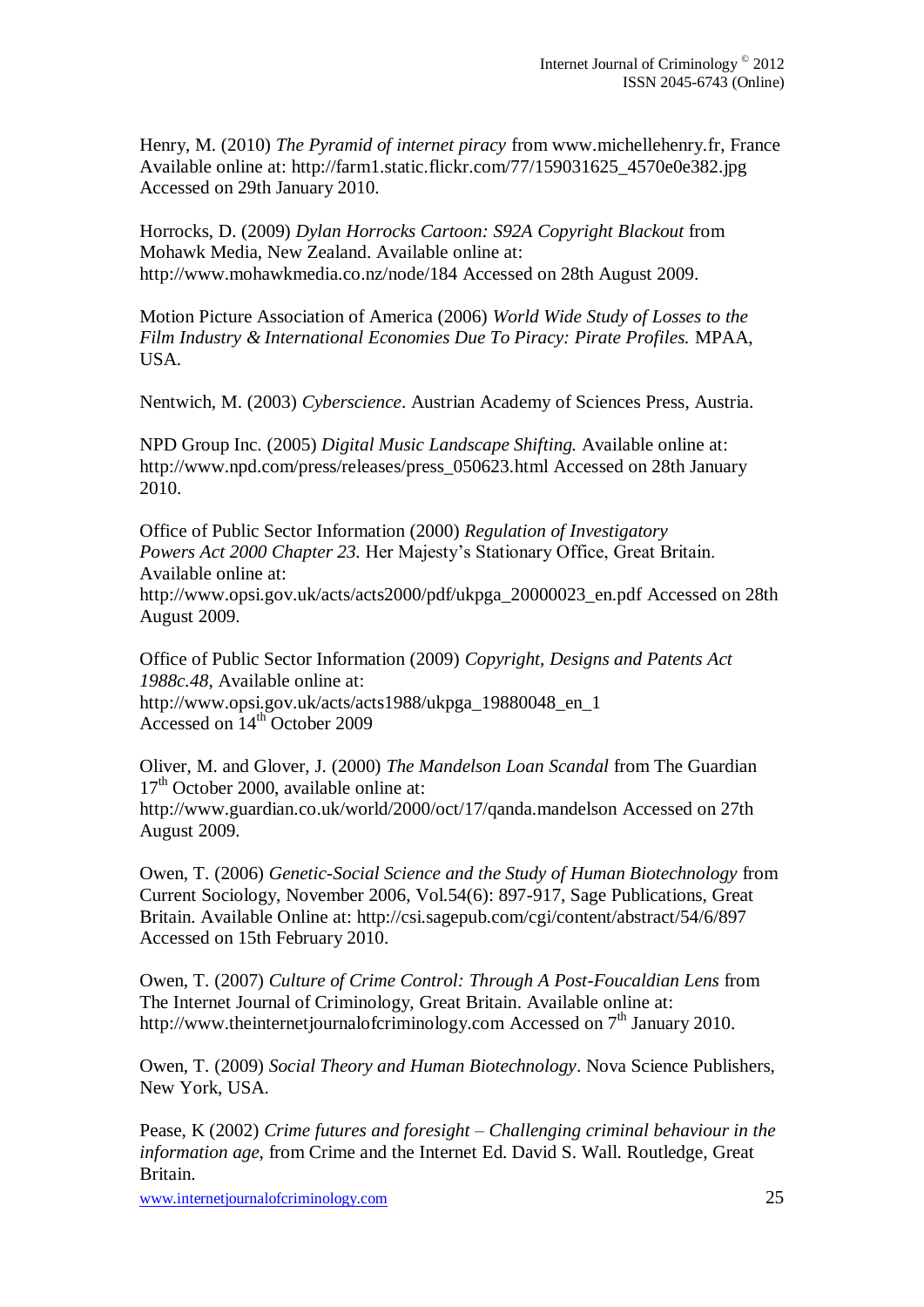Pirate Party (2009) *Pirate Party Declaration of Principles 3.2* Sweden. Available online at: http://docs.piratpartiet.se/Principles%203.2.pdf Accessed on  $7<sup>th</sup>$  January 2010.

Pollinger, Z. A. (2007) *Counterfeit Goods and Their Potential Financing of International Terrorism.* The Michigan Journal of Business, USA. Available online at: http://michiganjb.org/issues/1/article4.pdf Accessed on 7th January 2010.

Project Gutenberg (2010) *Whose law applies?* Available online at: http://www.gutenberg.org/wiki/Gutenberg:Copyright\_How –To Accessed on January  $28^{th}$  2010.

Robertson QC, G. & Nicol QC, A. (2002) *Media Law 4th* Ed. Penguin Books, Great Britain.

Rock, P. (2007) *Sociological Theories of Crime*, from The Oxford Handbook of Criminology 4th Ed. Oxford University Press, Great Britain.

Rohrer, F (2009) *Getting inside a downloader"s head,* BBC News Magazine, Great Britain. Available online at: http://news.bbc.co.uk/1/hi/magazine/8106805.stm Accessed on 14th October 2009

Rolbein, S. (2009) *Joel Tenenbaum"s Big Day in Court.* Available at: http://www.bu.edu/today/2009/08/05/joel-tenenbaum-s-big-day-court Accessed on 5th August 2009.

Schmundt, H. (2009). *The Rise of Sweden"s Pirate Party.* Der Spiegel, Germany. Available on line at: http://www.spiegel.de/international/europe/0,1518,631403.html Accessed on 18<sup>th</sup> January 2010.

Scott, M (2009) *Anti-Piracy Plan Threatens Free Speech.* Business Week, Great Britain. Available online at: http://www.businessweek.com/print/globalbiz/content/feb2008/gb20080222\_084238.. .. Accessed on 6th April 2009.

Simpson, P.V. (2009) *File sharing-Time to come out of the closet?* The Local, Sweden. Available online at: http://www.thelocal.se/18702/20090406/ Accessed on 6<sup>th</sup> April 2009.

Sky News (19<sup>th</sup> June 2009) *Mum Fined \$2m For Illegal Music File Sharing.* Sky News, Great Britain. Available at: http://uk.news.yahoo.com/5/20090619/r\_t\_skynews\_wl/twl-mum-fined-2m-forillegal-music-file-3fd0ae9\_1.html?printer=1 Accessed on 9<sup>th</sup> June 2009.

Stanley, E. (2007) *Towards a criminology for human rights* from Expanding the Criminological Imagination – Critical readings in criminology Edited by Alana Barton, Karen Corteen, David Scott and David Whyte. Willan Publishing, Great Britain.